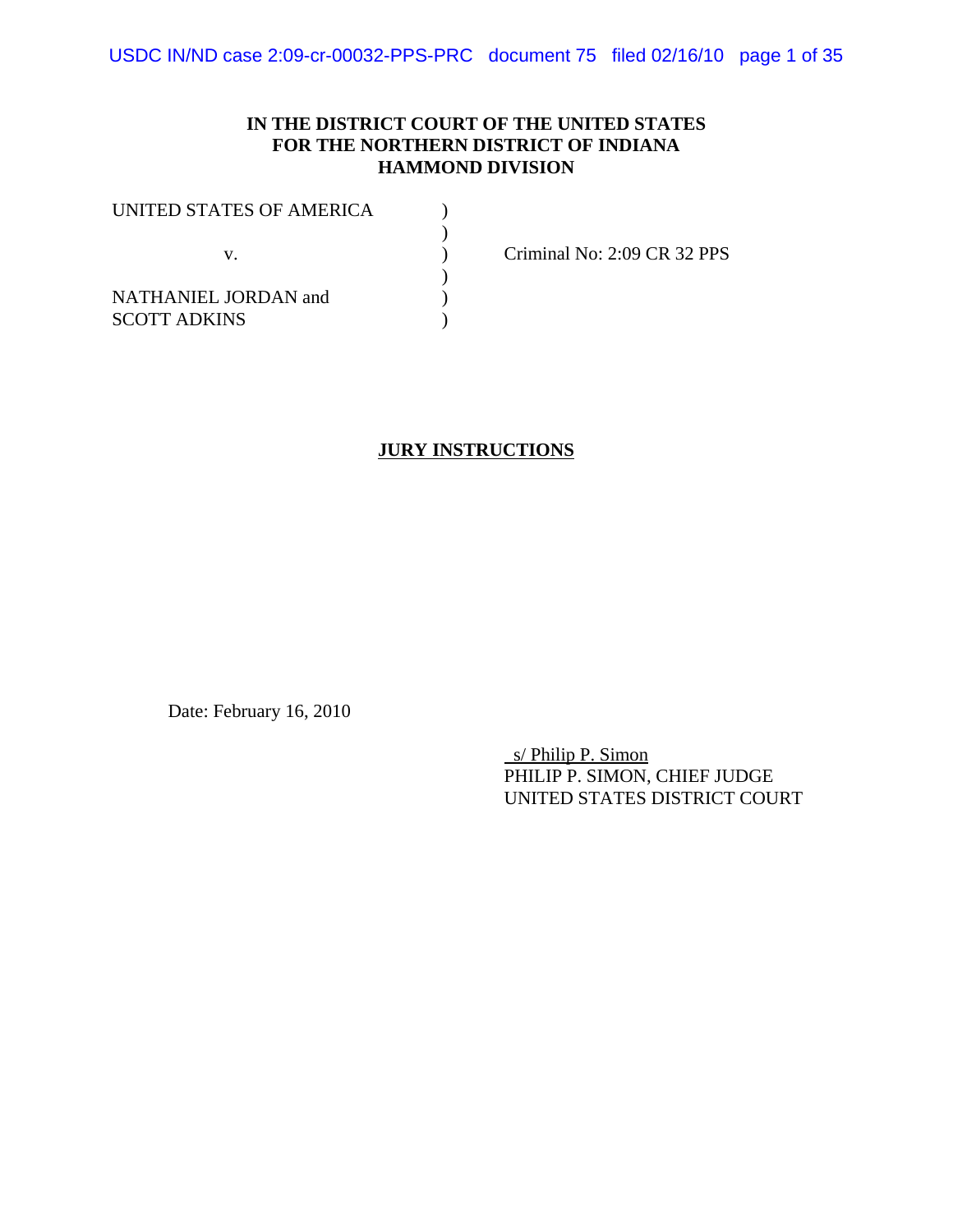Members of the jury, you have seen and heard all the evidence and the arguments of the attorneys. Now I will instruct you on the law.

You have two duties as a jury. Your first duty is to decide the facts from the evidence in the case. This is your job, and yours alone.

Your second duty is to apply the law that I give you to the facts. You must follow these instructions, even if you disagree with them. Each of the instructions is important, and you must follow all of them.

Perform these duties fairly and impartially. Do not allow sympathy, prejudice, fear, or public opinion to influence you. You should not be influenced by any person's race, color, religion, national ancestry, or sex.

Nothing I say now, and nothing I said or did during the trial, is meant to indicate any opinion on my part about what the facts are or about what your verdict should be.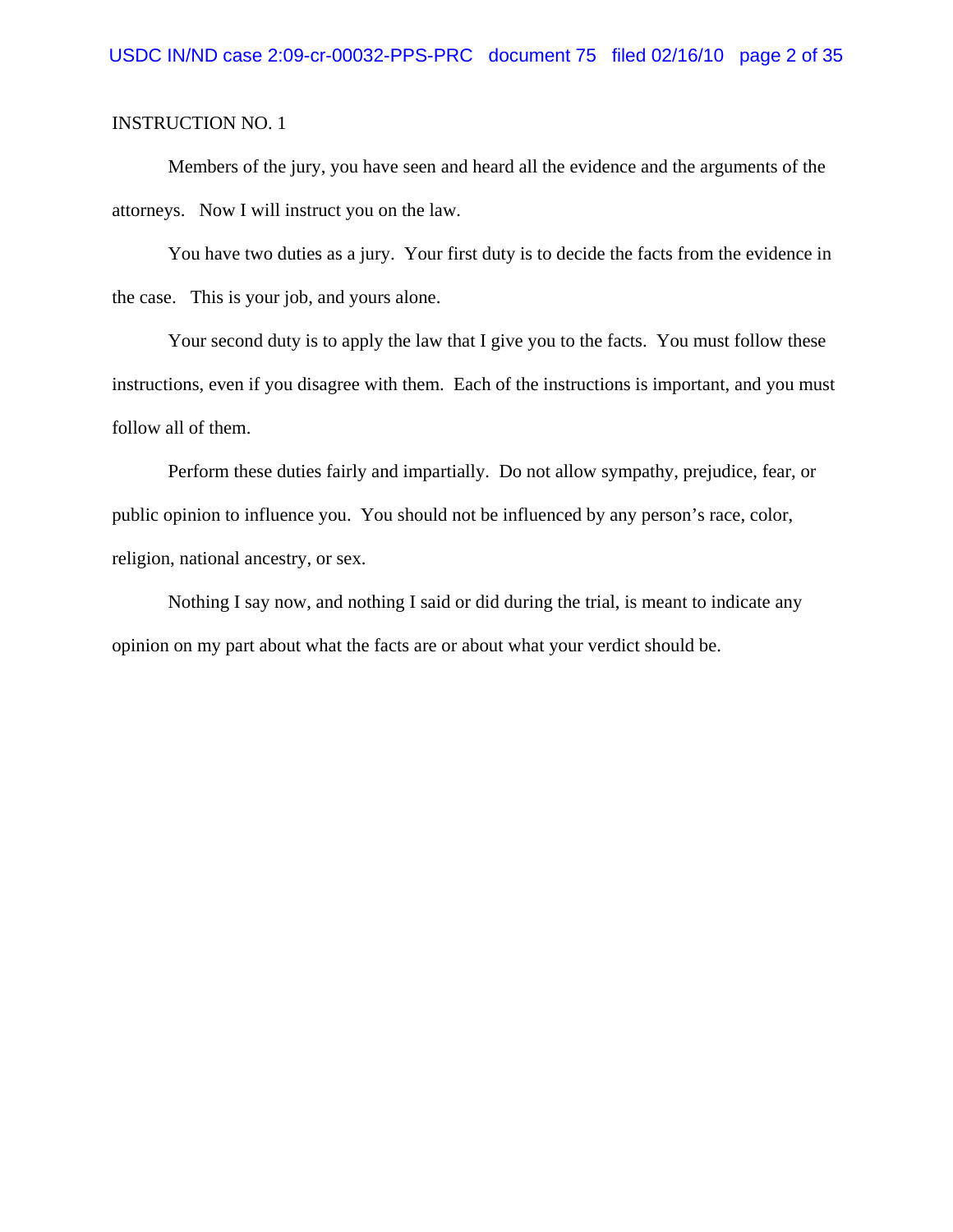The evidence consists of the testimony of the witnesses, the exhibits admitted in evidence, and stipulations. A stipulation is an agreement between all sides that certain facts are true.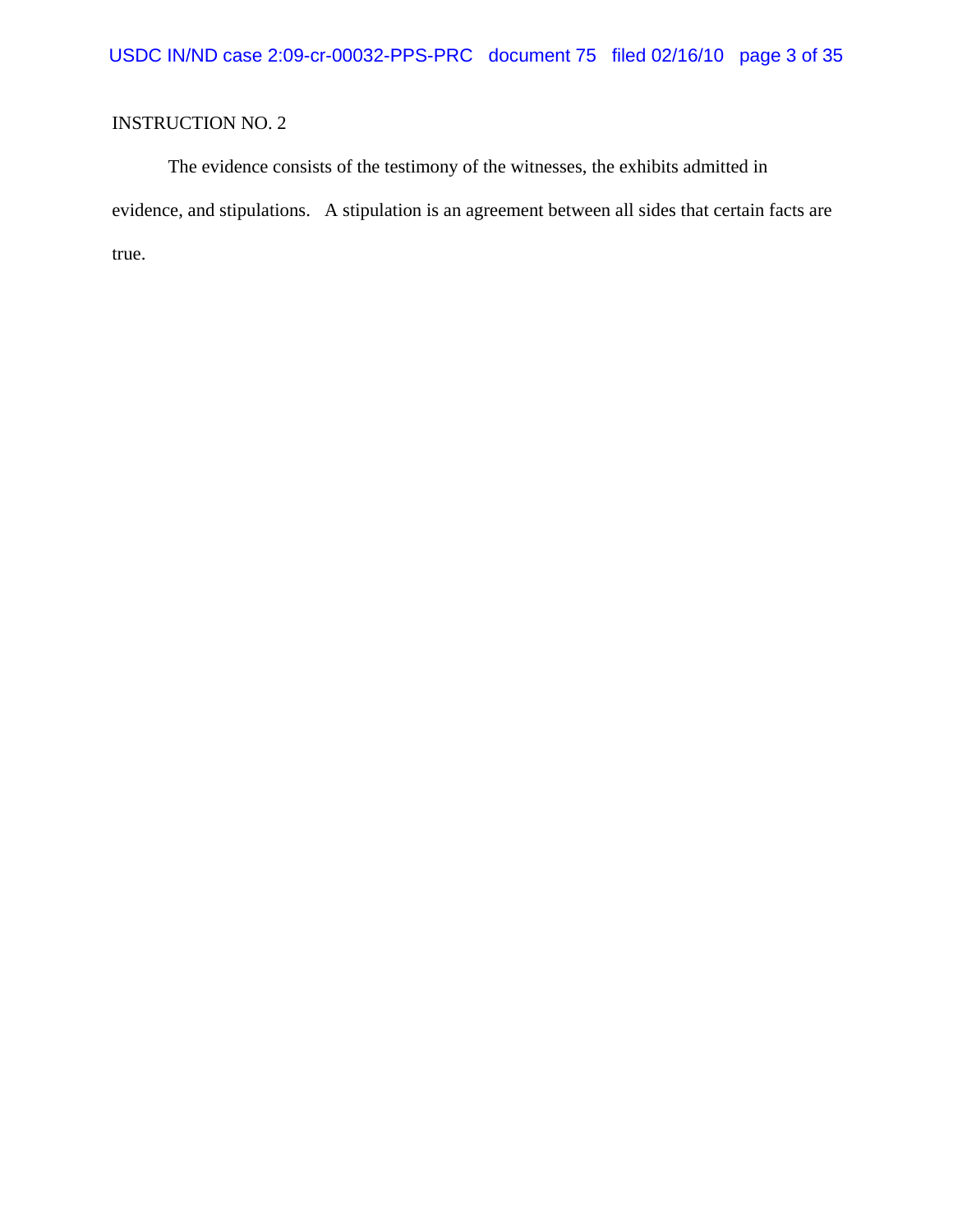You are to decide whether the testimony of each of the witnesses is truthful and accurate, in part, in whole, or not at all, as well as what weight, if any, you give to the testimony of each witness.

In evaluating the testimony of any witness, you may consider, among other things:

- the witness's intelligence;

- the ability and opportunity the witness had to see, hear, or know the things that the

witness testified about;

- the witness's memory;

- any interest, bias, or prejudice the witness may have;

- the manner of the witness while testifying; and

- the reasonableness of the witness's testimony in light of all the evidence in the case.

You should judge the defendant's testimony in the same way that you judge the testimony of any other witness.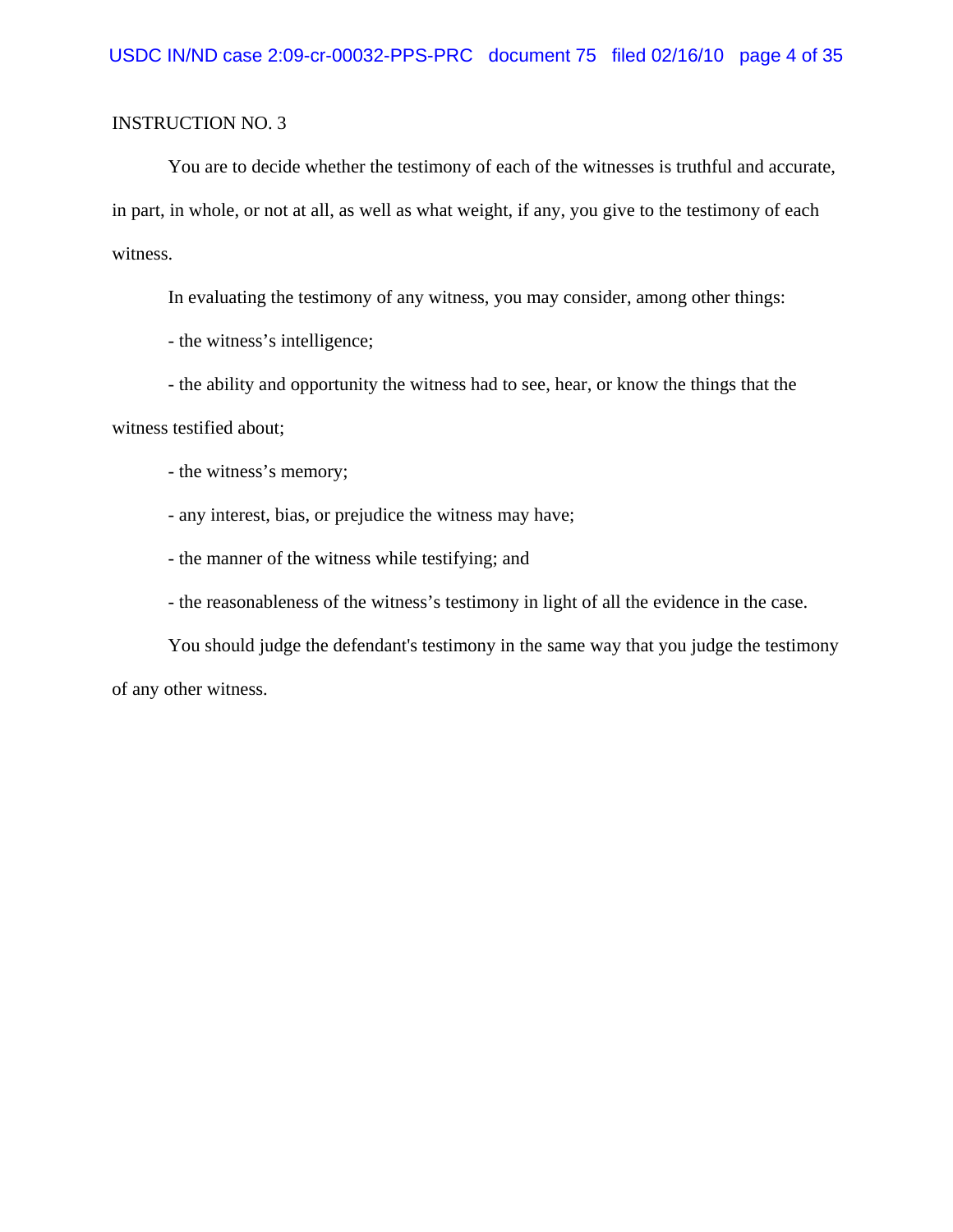You should use common sense in weighing the evidence and consider the evidence in light of your own observations in life. In our lives, we often look at one fact and conclude from it that another fact exists. In law we call this "inference." A jury is allowed to make reasonable inferences. Any inferences you make must be reasonable and must be based on the evidence in the case.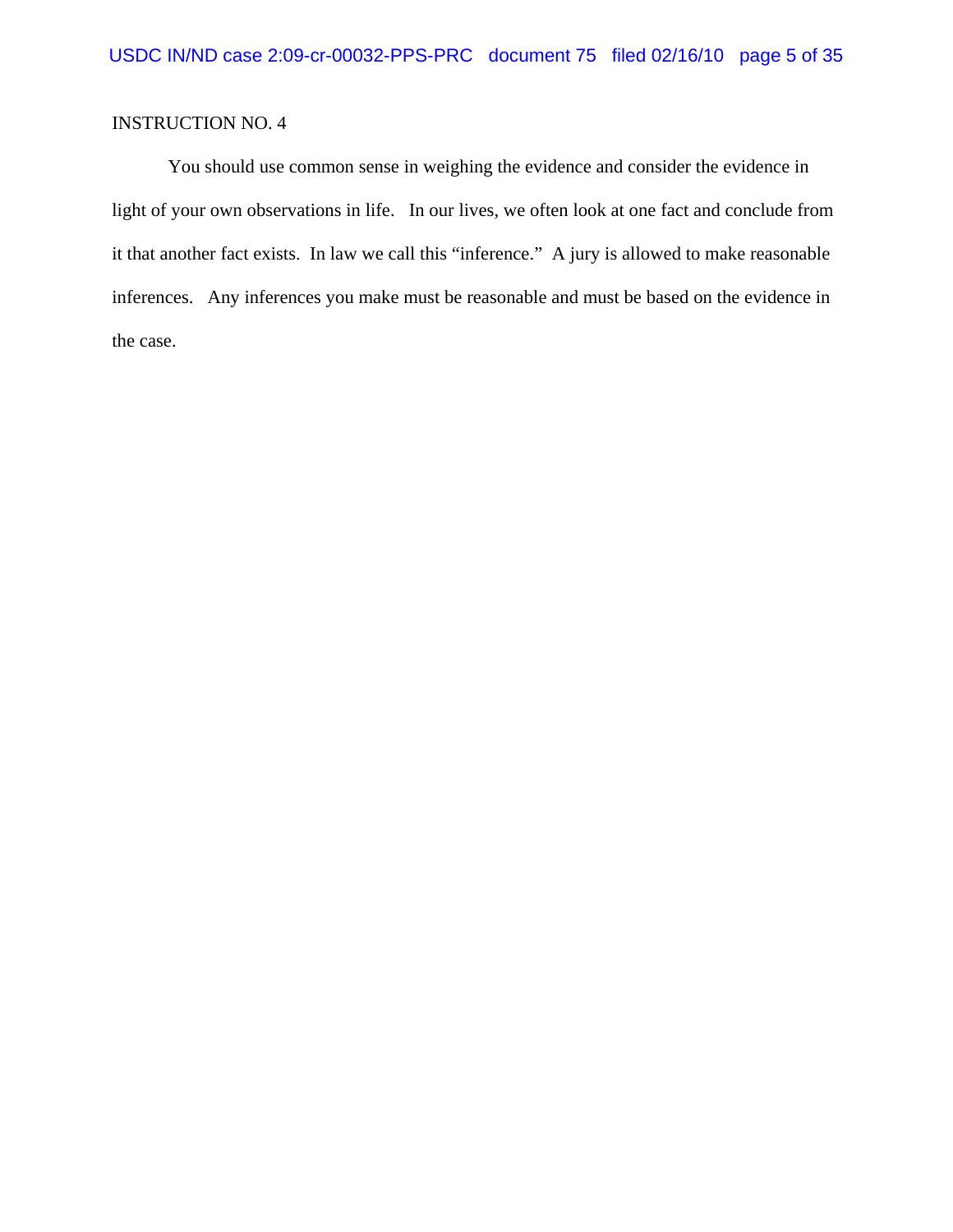Some of you have heard the phrases 'circumstantial evidence' and 'direct evidence." Direct evidence is the testimony of someone who claims to have personal knowledge of the commission of the crime which has been charged, such as an eyewitness. Circumstantial evidence is the proof of a series of facts which tend to show whether the defendant is guilty or not guilty. The law makes no distinction between the weight to be given either direct or circumstantial evidence. You should decide how much weight to give to any evidence. All the evidence in the case, including the circumstantial evidence, should be considered by you in reaching your verdict.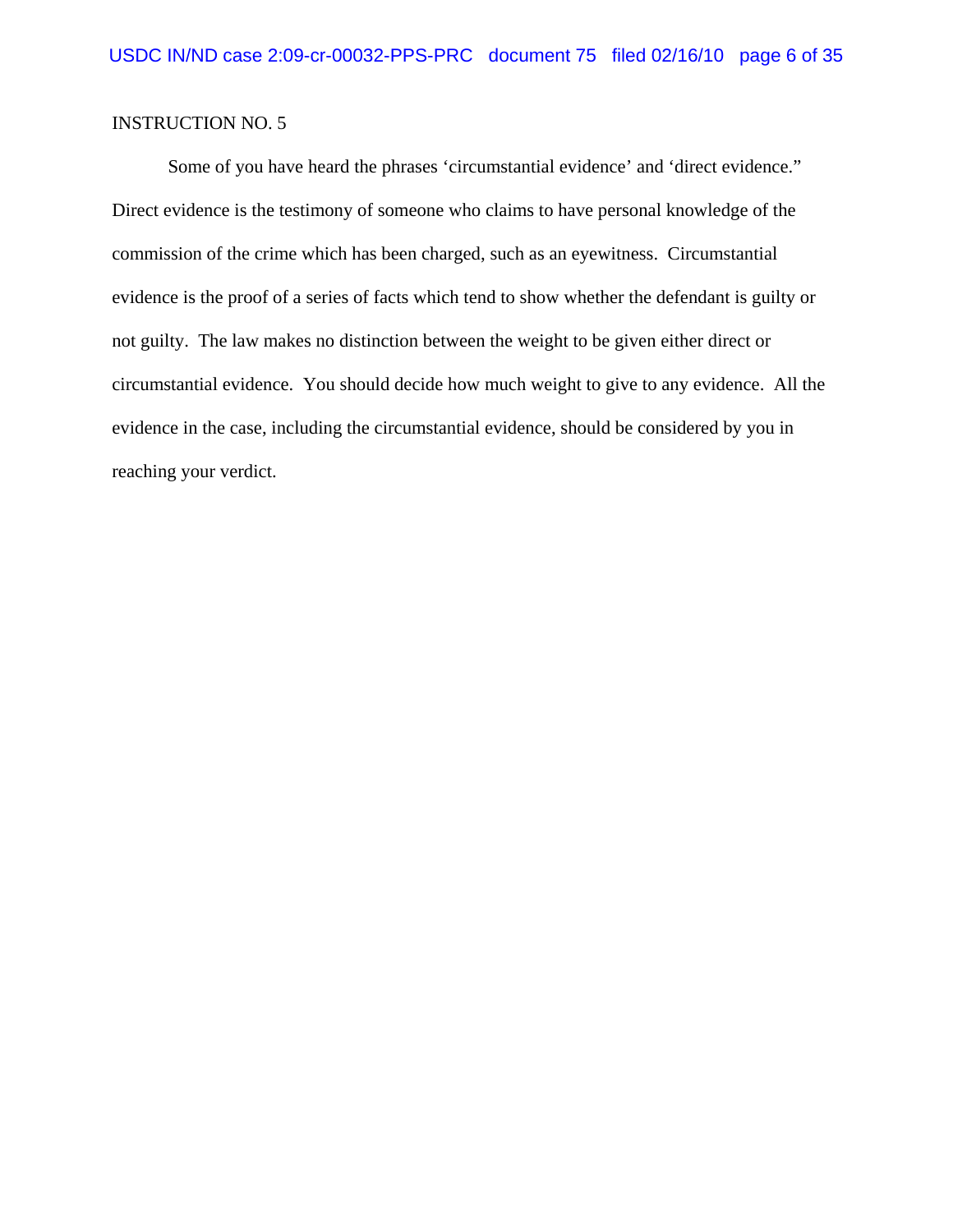Certain things are not evidence. I will list them for you:

First, testimony and exhibits that I struck from the record, or that I told you to disregard, are not evidence and must not be considered.

Second, anything that you may have seen or heard outside the courtroom is not evidence and must be entirely disregarded. This includes any press, radio, or television reports you may have seen or heard. Such reports are not evidence and your verdict must not be influenced in any way by such publicity.

Third, questions and objections by the lawyers are not evidence. Attorneys have a duty to object when they believe a question is improper. You should not be influenced by any objection or by my ruling on it.

Fourth, the lawyers' statements to you are not evidence. The purpose of these statements is to discuss the issues and the evidence. If the evidence as you remember it differs from what the lawyers said, your memory is what counts.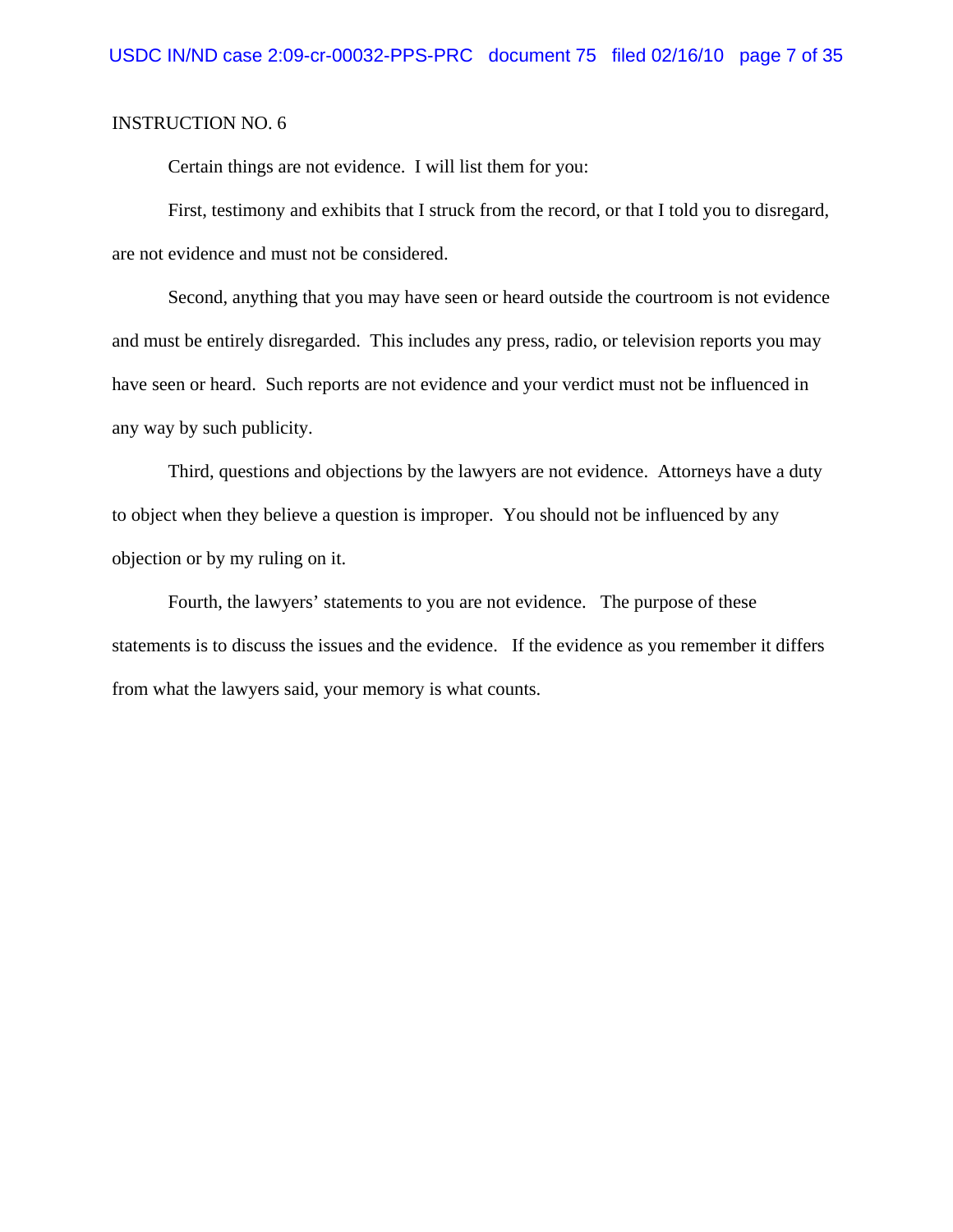USDC IN/ND case 2:09-cr-00032-PPS-PRC document 75 filed 02/16/10 page 8 of 35

# INSTRUCTION NO. 7

It is proper for an attorney to interview any witness in preparation for trial.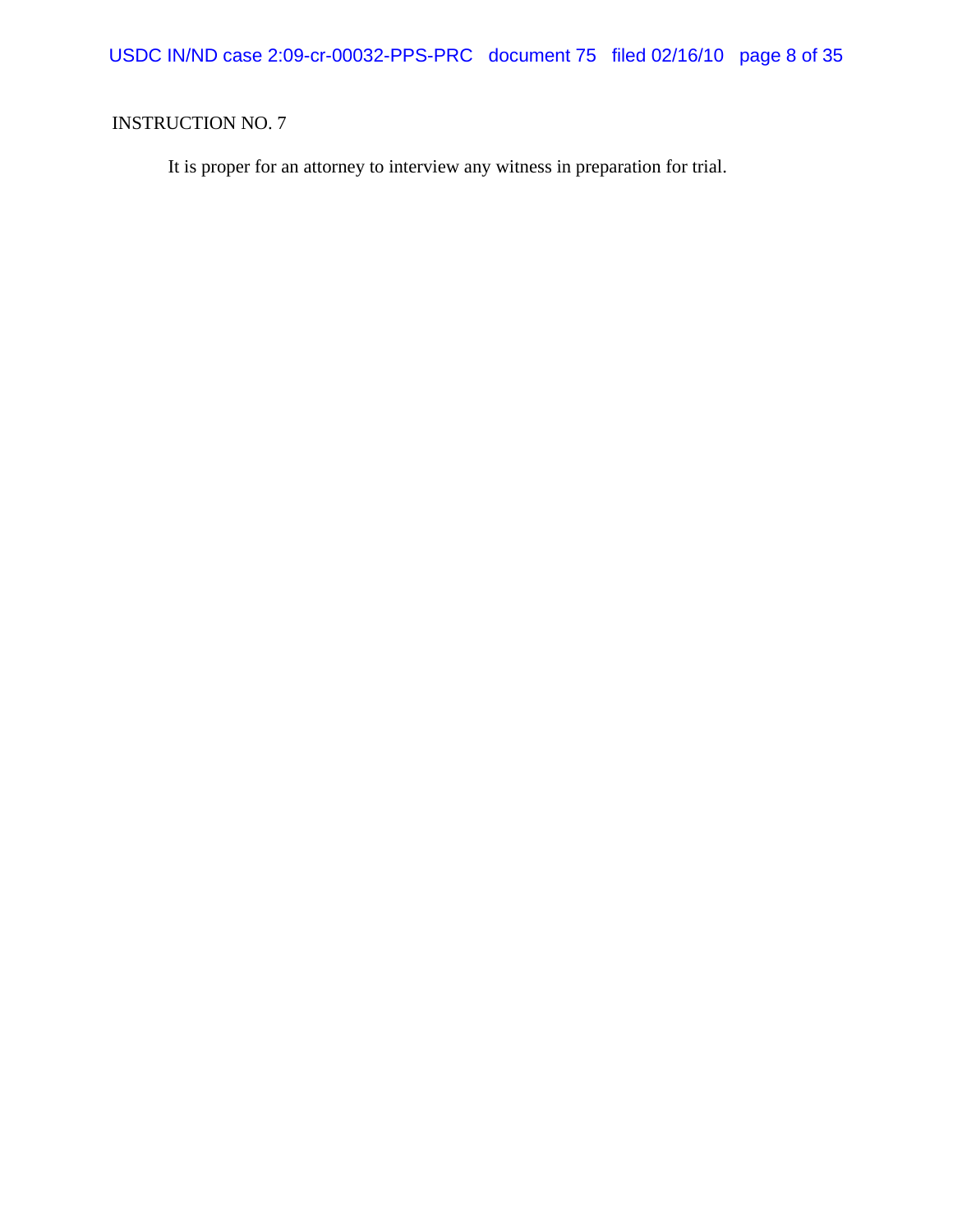You may find the testimony of one witness or a few witnesses more persuasive than the testimony of a larger number. You need not accept the testimony of the larger number of witnesses.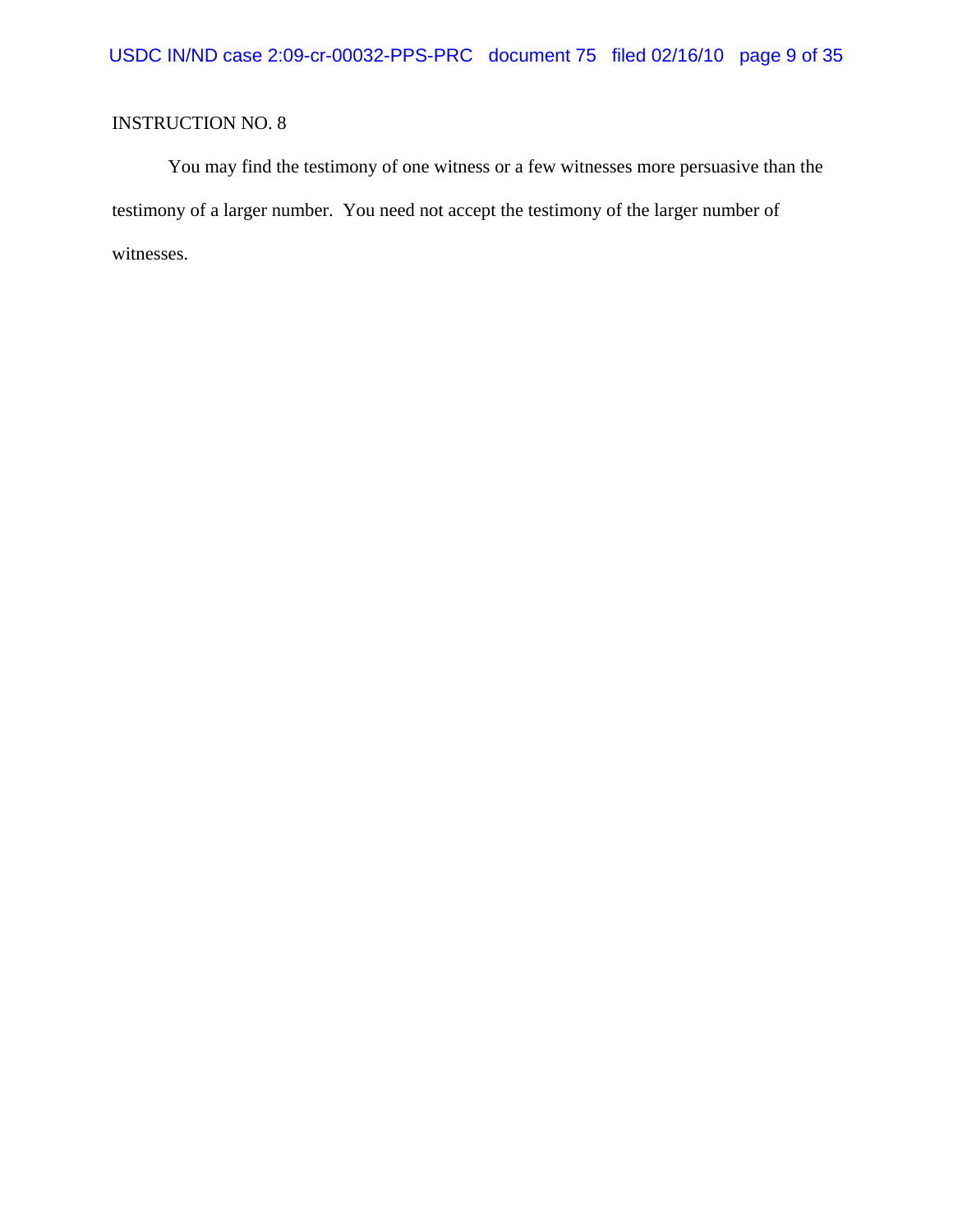The Superseding Indictment in this case is the formal method of accusing the defendants of offenses and placing the defendants on trial. It is not evidence against the defendants and does not create any inference of guilt.

The defendants, Nathaniel Jordan and Scott Adkins, are each charged in Count One of the Superseding Indictment with the offense of attempting to knowingly and intentionally possess with intent to distribute one hundred (100) grams or more of heroin. The defendant, Scott Adkins, is charged in Count Two of the Superseding Indictment with the offense of knowingly possessing a firearm after having been convicted of a prior felony offense.

The defendants, Nathaniel Jordan and Scott Adkins, have pleaded not guilty to the charges.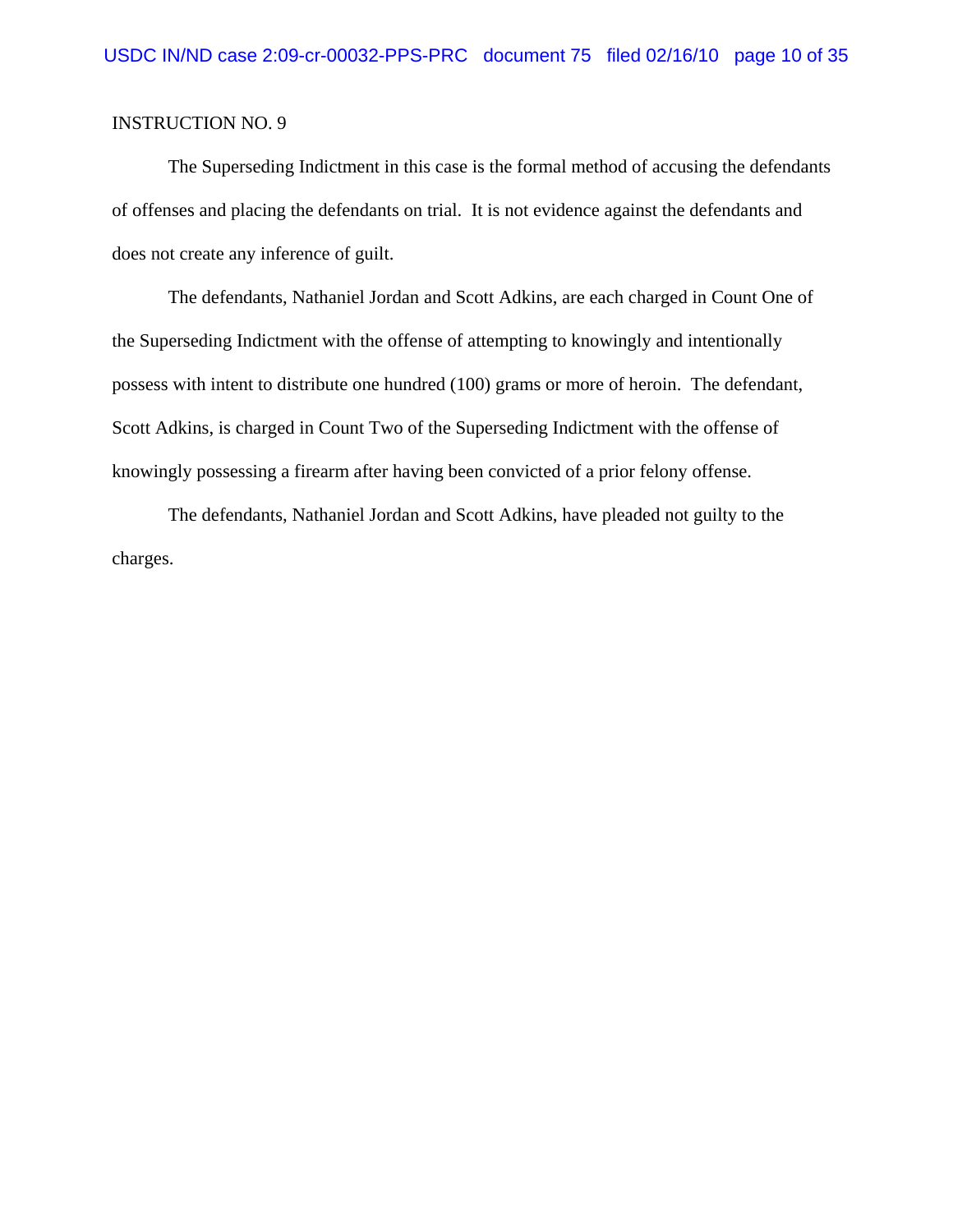The defendants are presumed to be innocent of each of the charges. This presumption continues during every stage of the trial and your deliberations on the verdict. It is not overcome unless from all the evidence in the case you are convinced beyond a reasonable doubt that the defendants are guilty as charged. The government has the burden of proving the guilt of the defendants beyond a reasonable doubt.

This burden of proof stays with the government throughout the case. The defendants are never required to prove their innocence or to produce any evidence at all.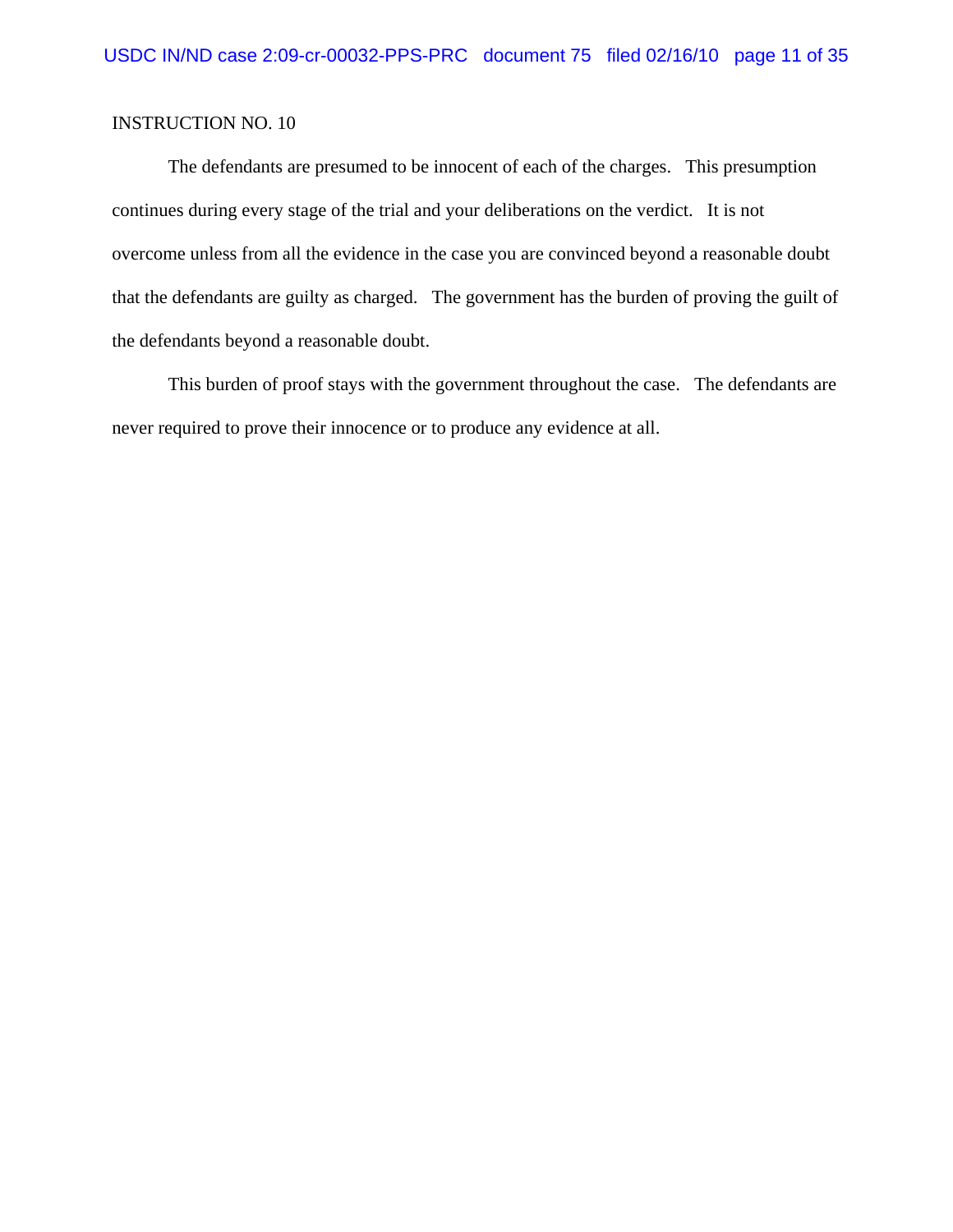A defendant has an absolute right not to testify. The fact that a defendant did not testify should not be considered by you in any way in arriving at your verdict.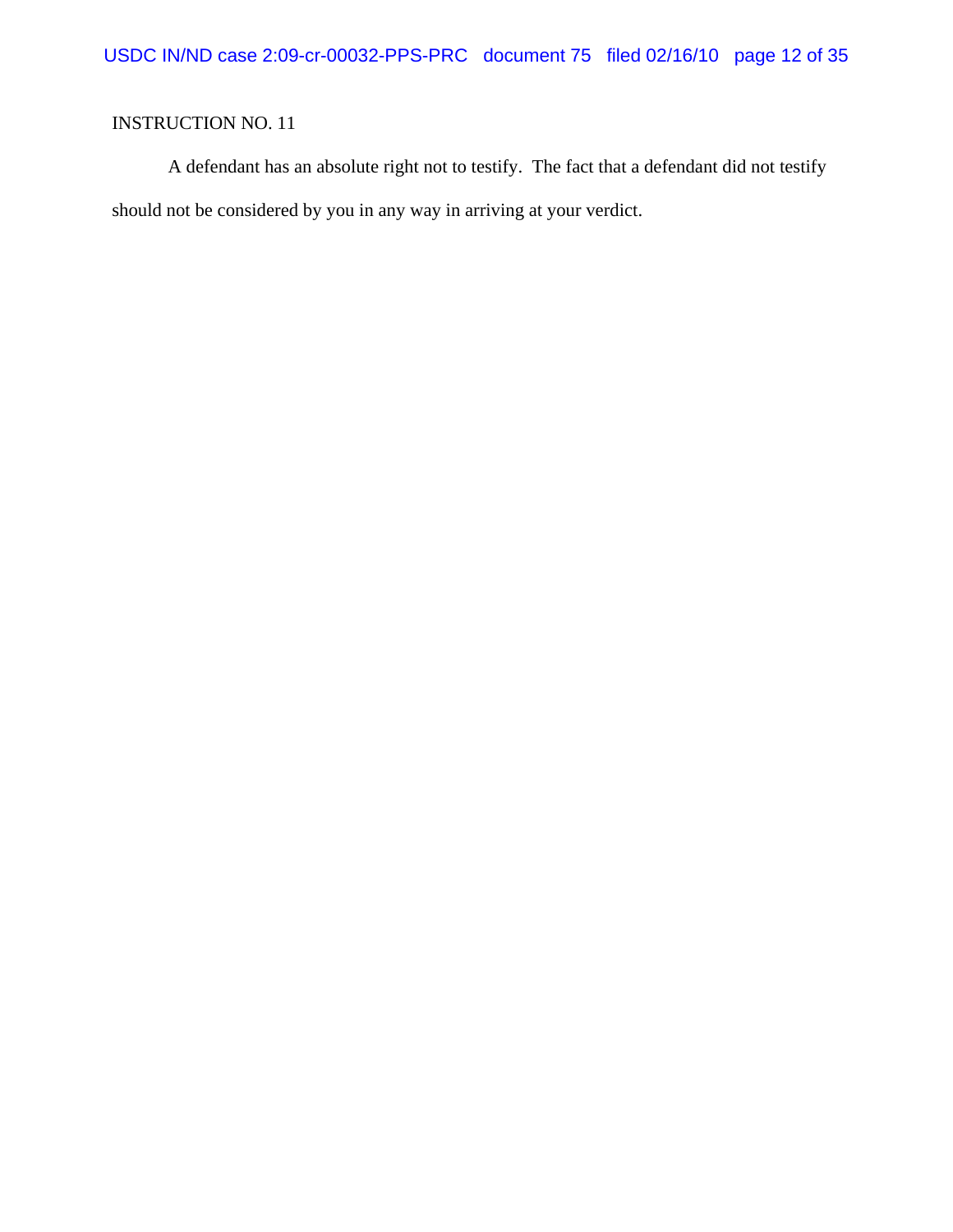You have received evidence of statements said to be made by the defendants, Nathaniel Jordan and Scott Adkins. You must decide whether the defendants did in fact make the statements. If you find that either defendant did make a statement, then you must decide what weight, if any, you feel the statement deserves. In making this decision, you should consider all matters in evidence having to do with the statement, including those concerning the defendant himself and the circumstances under which the statement was made.

You may not consider the statements as evidence against any defendant other than the one who made it.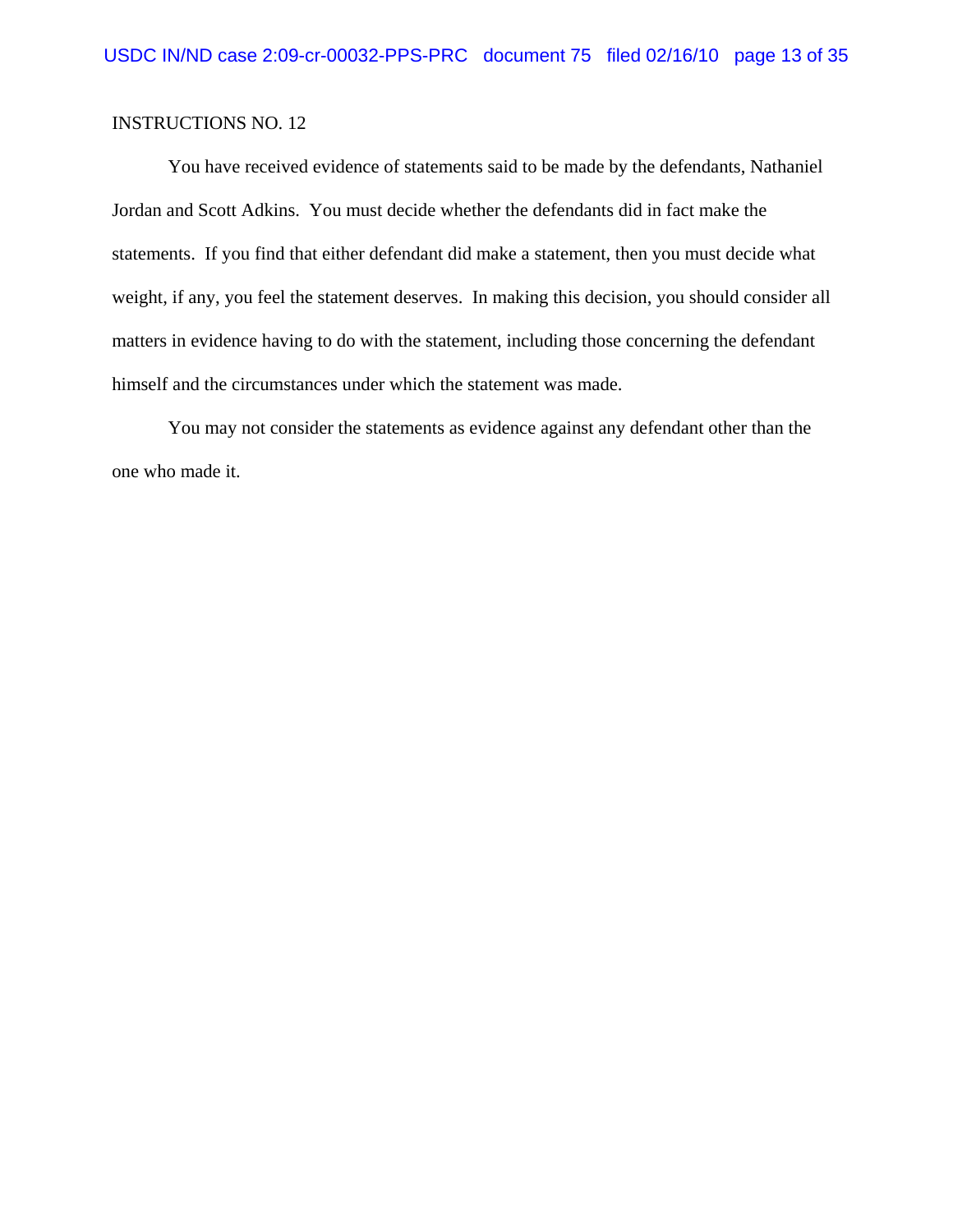You have heard evidence of acts of the defendants other than those charged in the Superseding Indictment. You may consider this evidence only on the question of intent and knowledge. You should consider this evidence only for this limited purpose.

INSTRUCTION NO. 14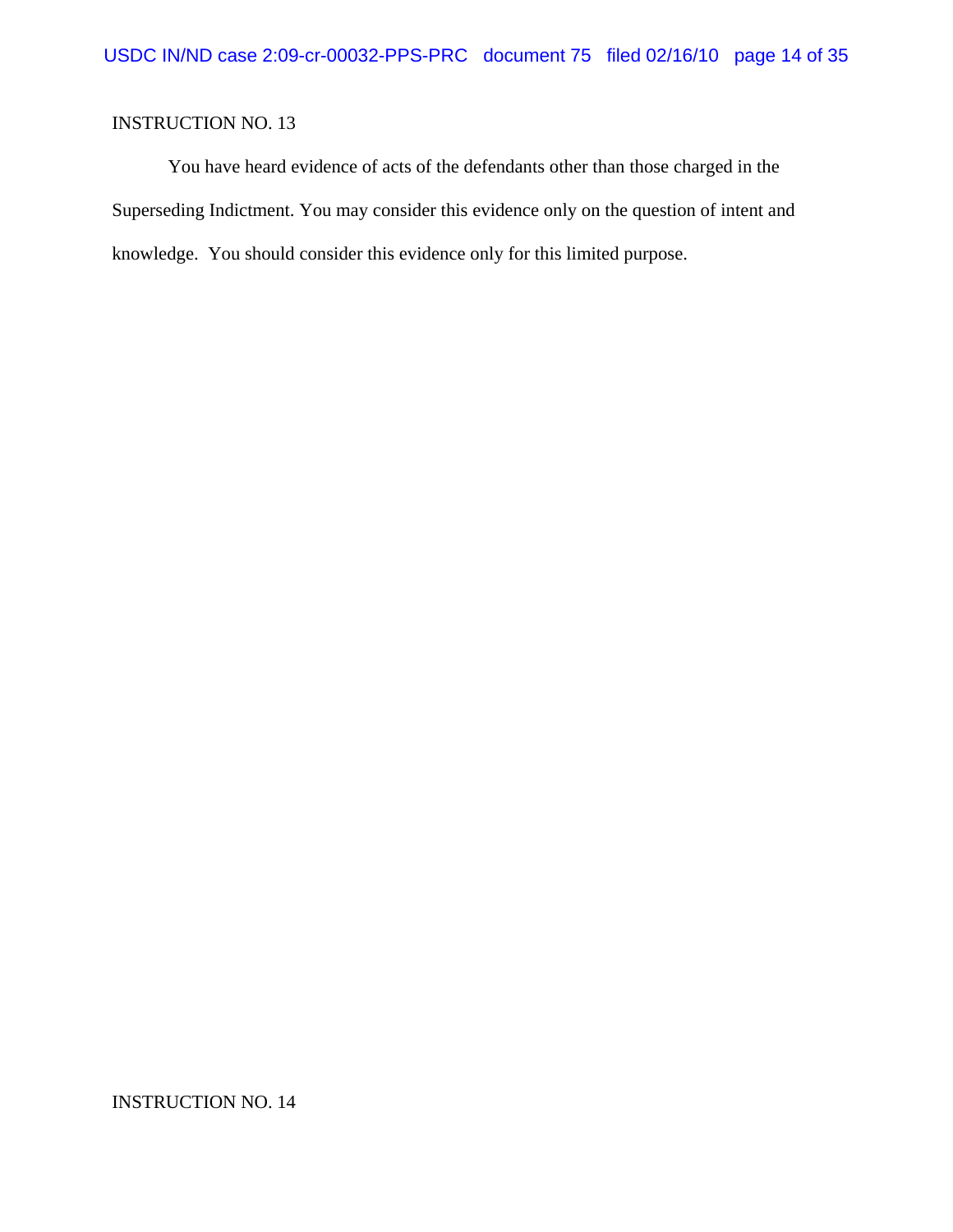You have heard evidence that Nathaniel Jordan has been convicted of a crime. You may consider this evidence only in deciding whether Nathaniel Jordan's testimony is truthful in whole, in part, or not at all. You may not consider it for any other purpose. A conviction of another crime is not evidence of Nathaniel Jordan's guilt of the crime for which he is now charged.

INSTRUCTION NO. 15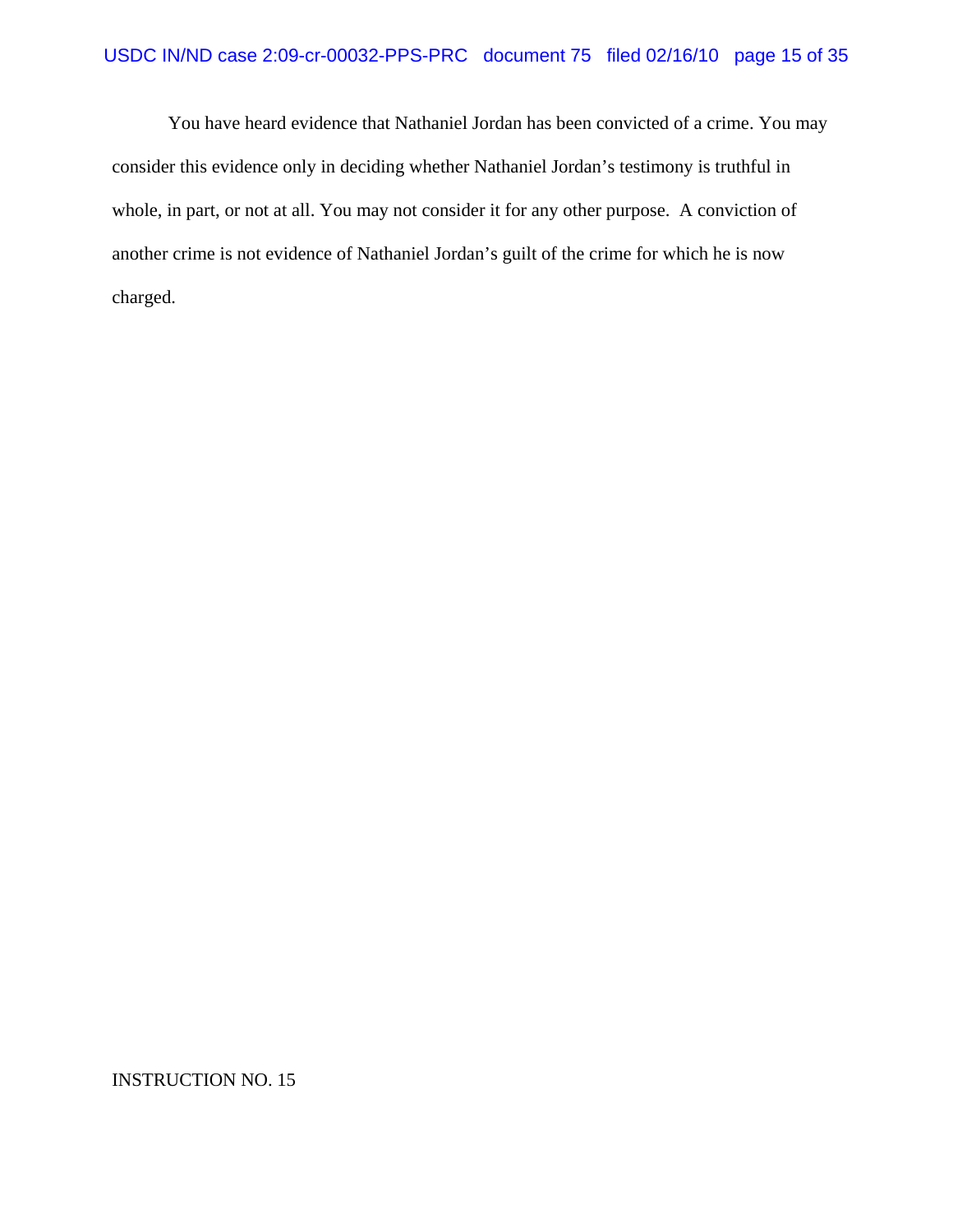#### USDC IN/ND case 2:09-cr-00032-PPS-PRC document 75 filed 02/16/10 page 16 of 35

You have heard witnesses give opinions about matters requiring special knowledge or skill. You should judge this testimony in the same way that you judge the testimony of any other witness. The fact that such a person has given an opinion does not mean that you are required to accept it. Give the testimony whatever weight you think it deserves, considering the reasons given for the opinion, the witness' qualifications, and all of the other evidence in the case.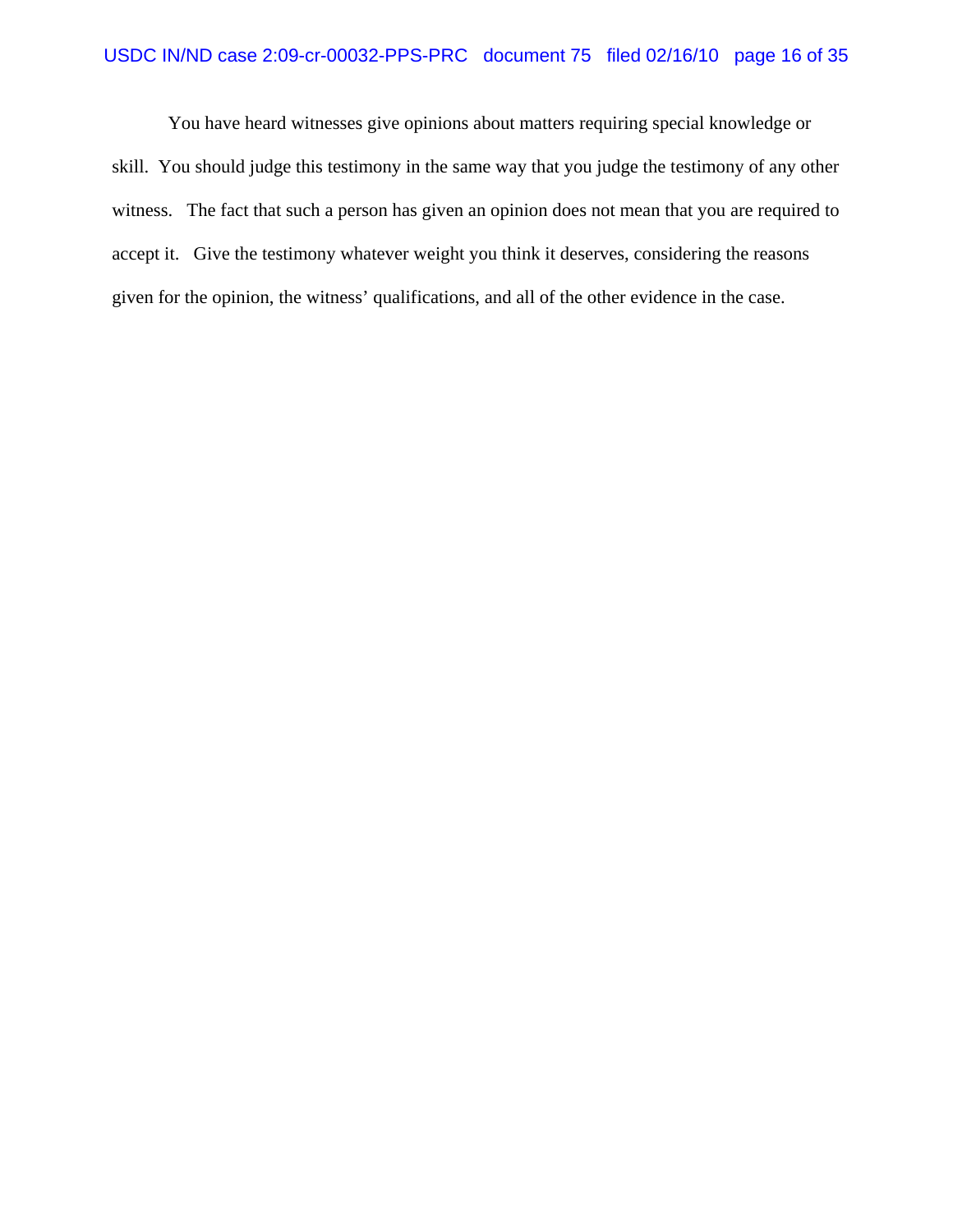You have heard evidence that before the trial witnesses made statements that may be inconsistent with the witnesses's testimony here in court. If you find that it is inconsistent, you may consider the earlier statement only in deciding the truthfulness and accuracy of that witness's testimony in this trial. You many not use it as evidence of the truth of the matters contained in that prior statement.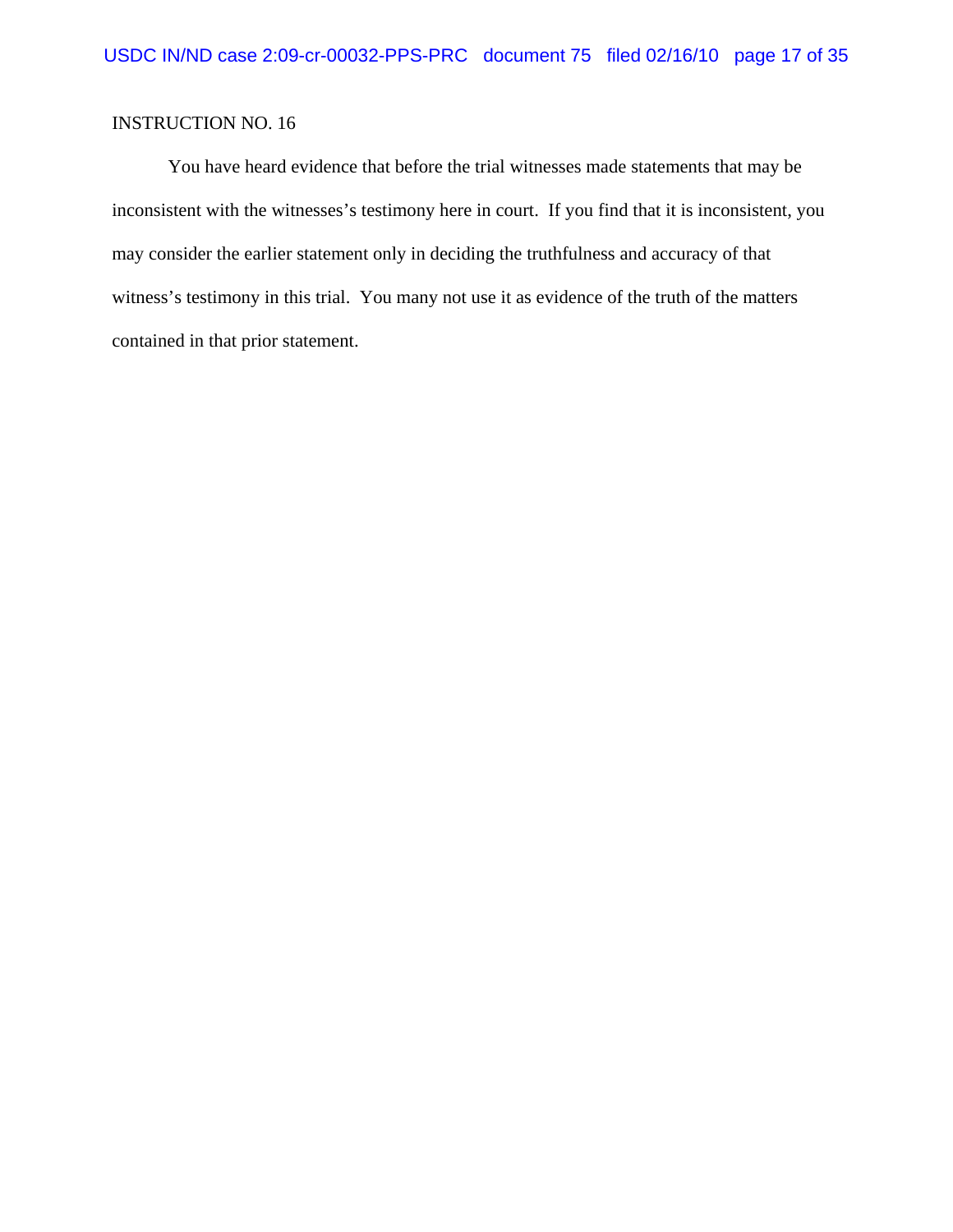A statement made by a defendant before trial that is inconsistent with the defendant's testimony here in court may be used by you as evidence of the truth of the matters contained in it, and also in deciding the truthfulness and accuracy of that defendant's testimony in this trial.

INSTRUCTION NO. 18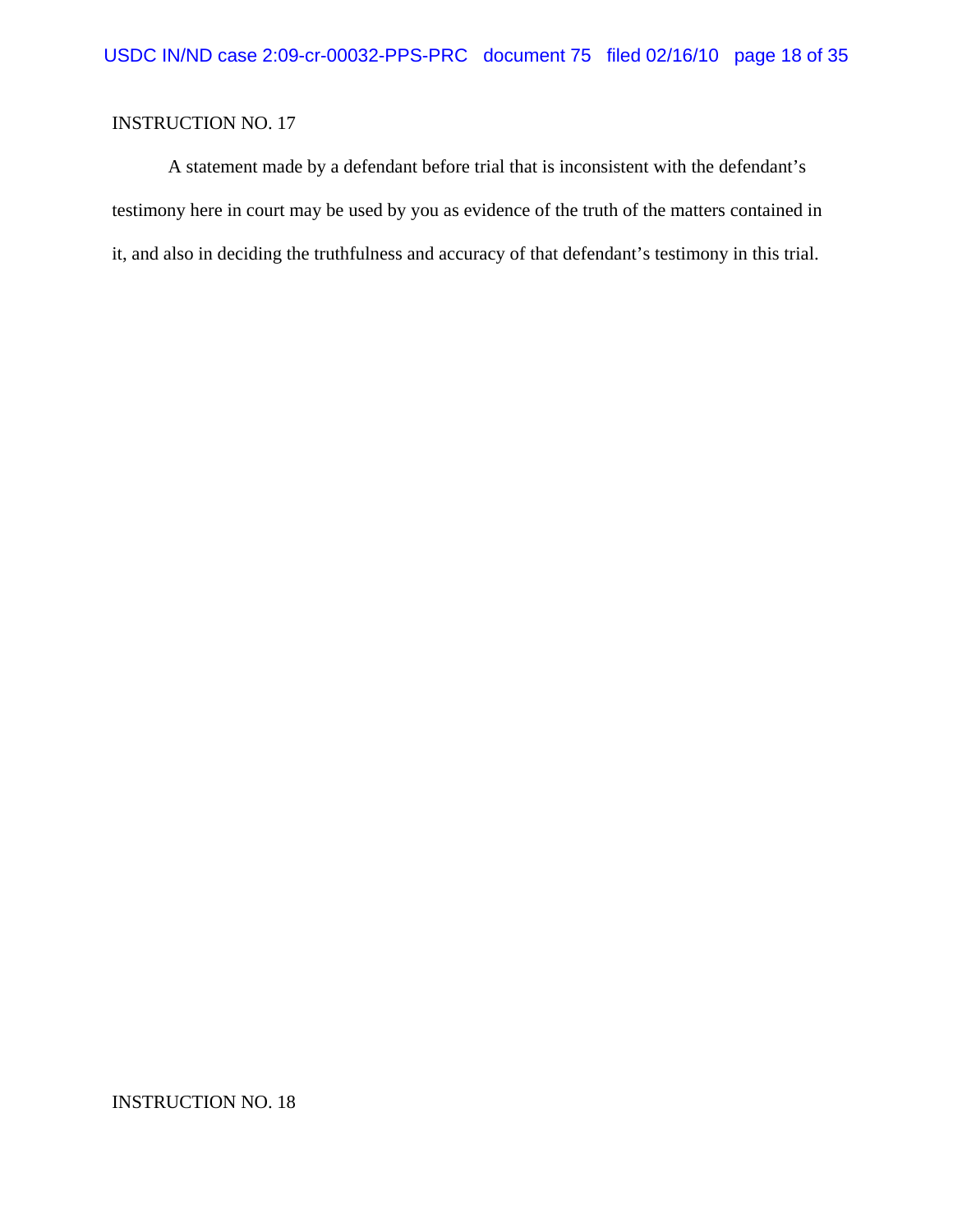### USDC IN/ND case 2:09-cr-00032-PPS-PRC document 75 filed 02/16/10 page 19 of 35

You have heard evidence that Mitchell Stroud and Eric Dickerson have been convicted of a crime. You may consider this evidence only in deciding whether Mitchell Stroud's and Eric Dickerson's testimony is truthful in whole, in part, or not at all. You may not consider this evidence for any other purpose.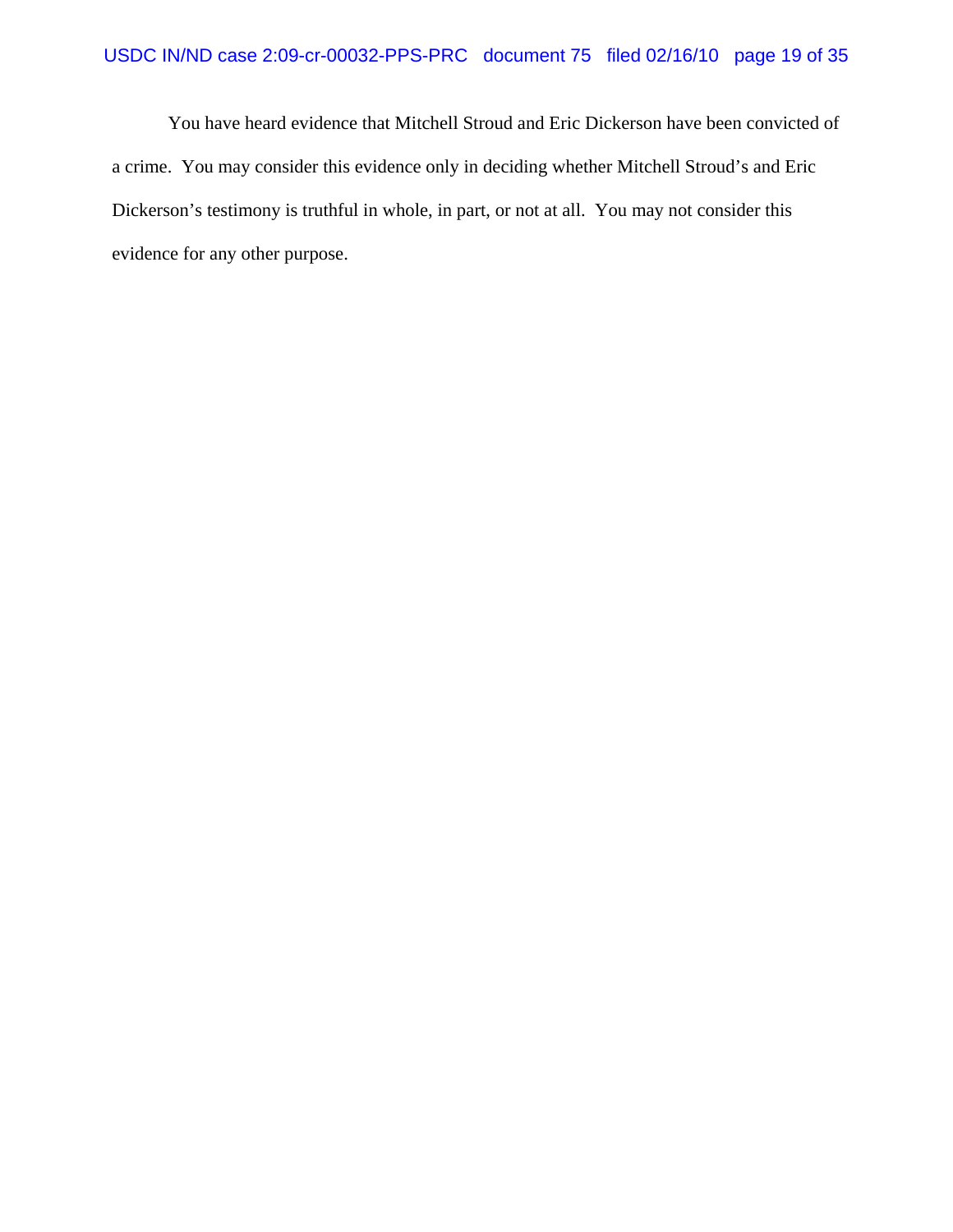You have heard reputation evidence about the character trait of Mitchell Stroud for untruthfulness. You should consider this evidence in deciding the weight that you will give to Mitchell Stroud's testimony.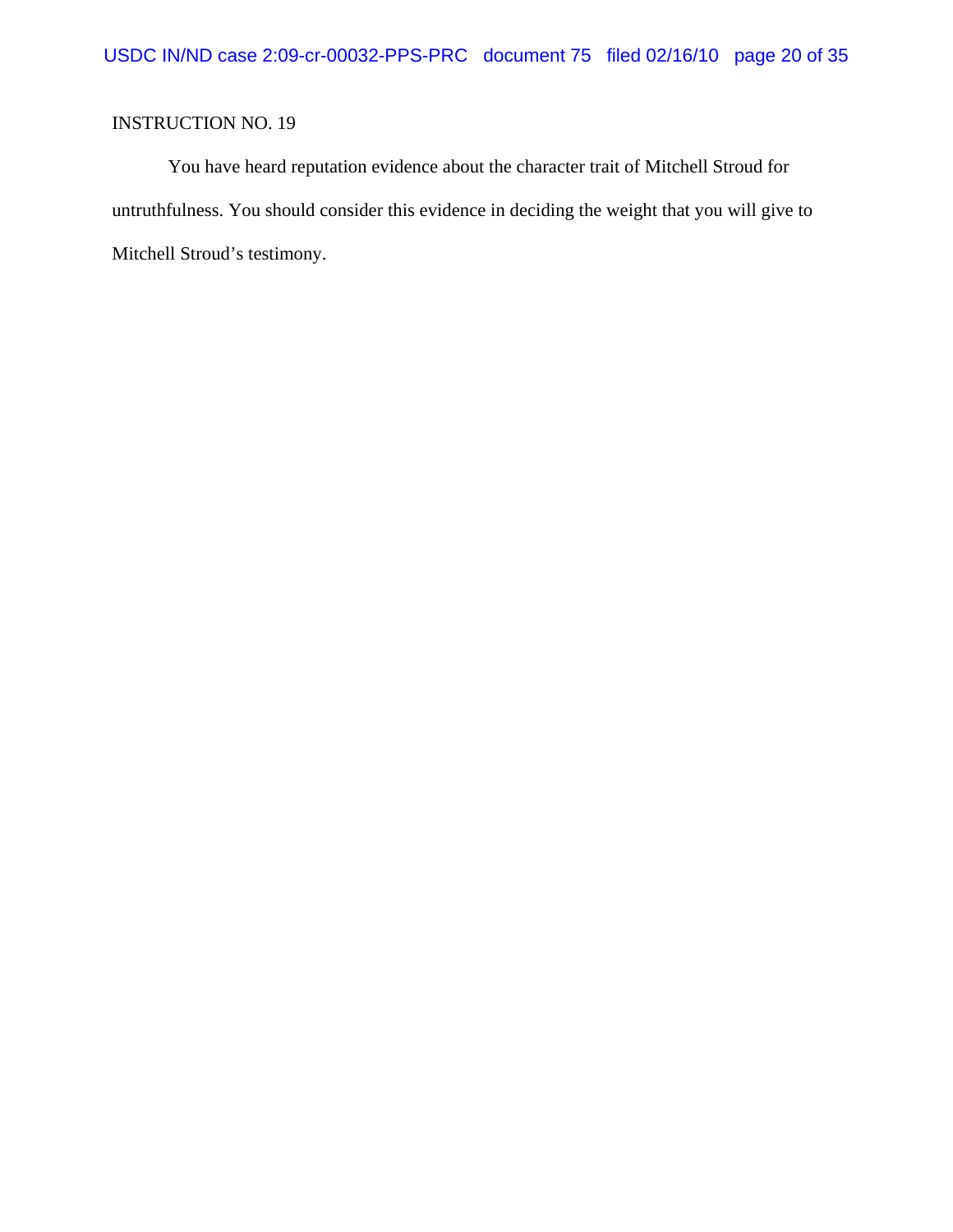Even though the defendants are being tried together, you must give each of them separate consideration. In doing this, you must analyze what the evidence shows about each defendant, as to each count, leaving out of consideration any evidence that was admitted solely against the other defendant. Each defendant is entitled to have his case decided on the evidence and the law that applies to that defendant.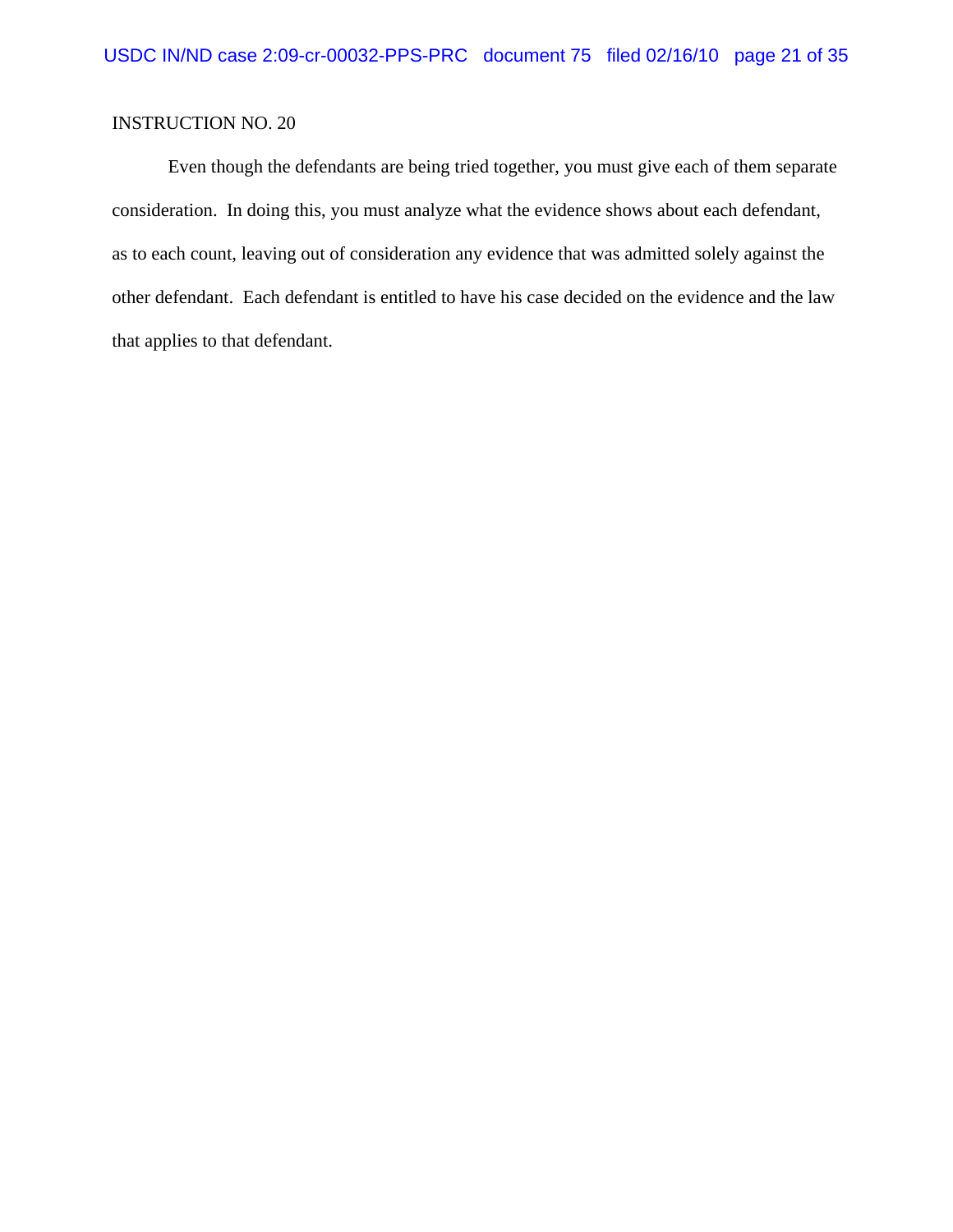To sustain the charge of attempted possession of heroin with intent to distribute, as charged in Count 1 of the Superseding Indictment, the government must prove the following propositions:

First, the defendants attempted to knowingly or intentionally possess heroin; and

Second, the defendants attempted to possess heroin with the intent to deliver it to another person.

It does not matter whether the defendants knew the substance was heroin. It is sufficient that the defendant knew that it was some kind of prohibited drug.

If you find from your consideration of all the evidence that each of these propositions has been proved beyond a reasonable doubt, then you should find the defendants guilty.

If, on the other hand, you find from your consideration of all the evidence that any of these propositions has not been proved beyond a reasonable doubt, then you should find the defendants not guilty.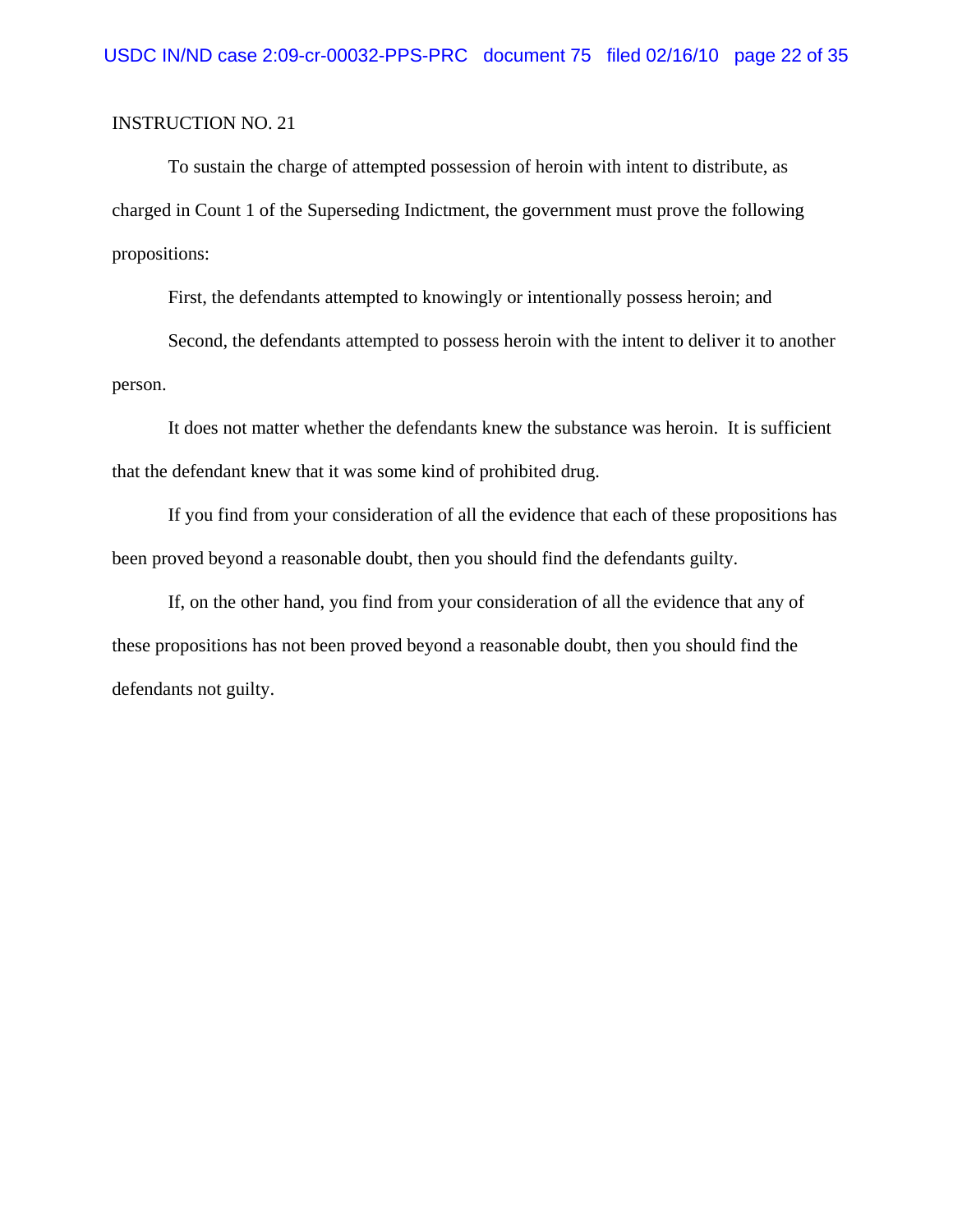When the word "knowingly" is used in these instructions, it means that the defendant realized what he was doing and was aware of the nature of his conduct, and did not act through ignorance, mistake or accident. Knowledge may be proved by the defendant's conduct, and by all the facts and circumstances surrounding the case.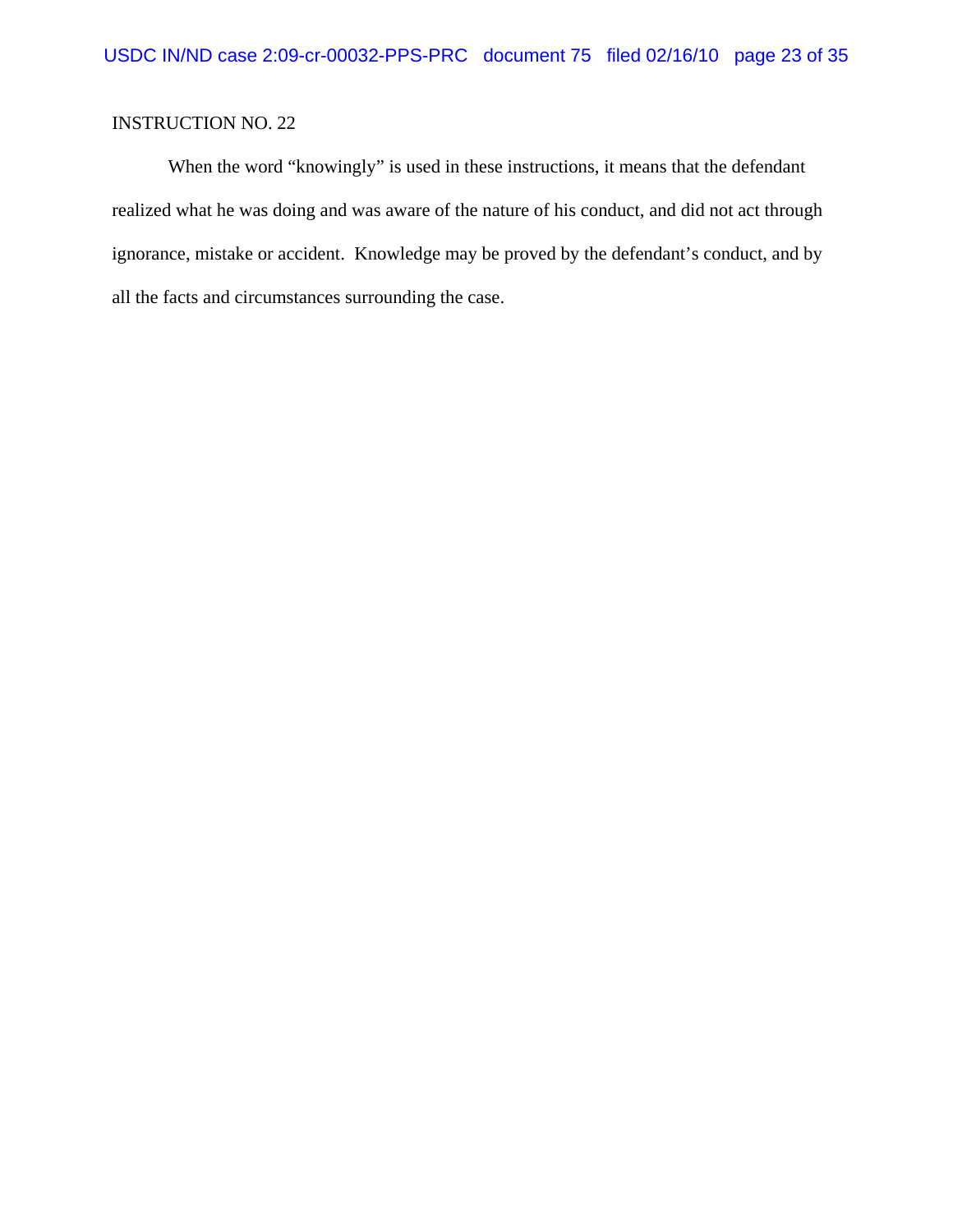To "attempt" means that the defendant knowingly took a substantial step toward the commission of the offense with the intent to commit that offense.

INSTRUCTION NO. 24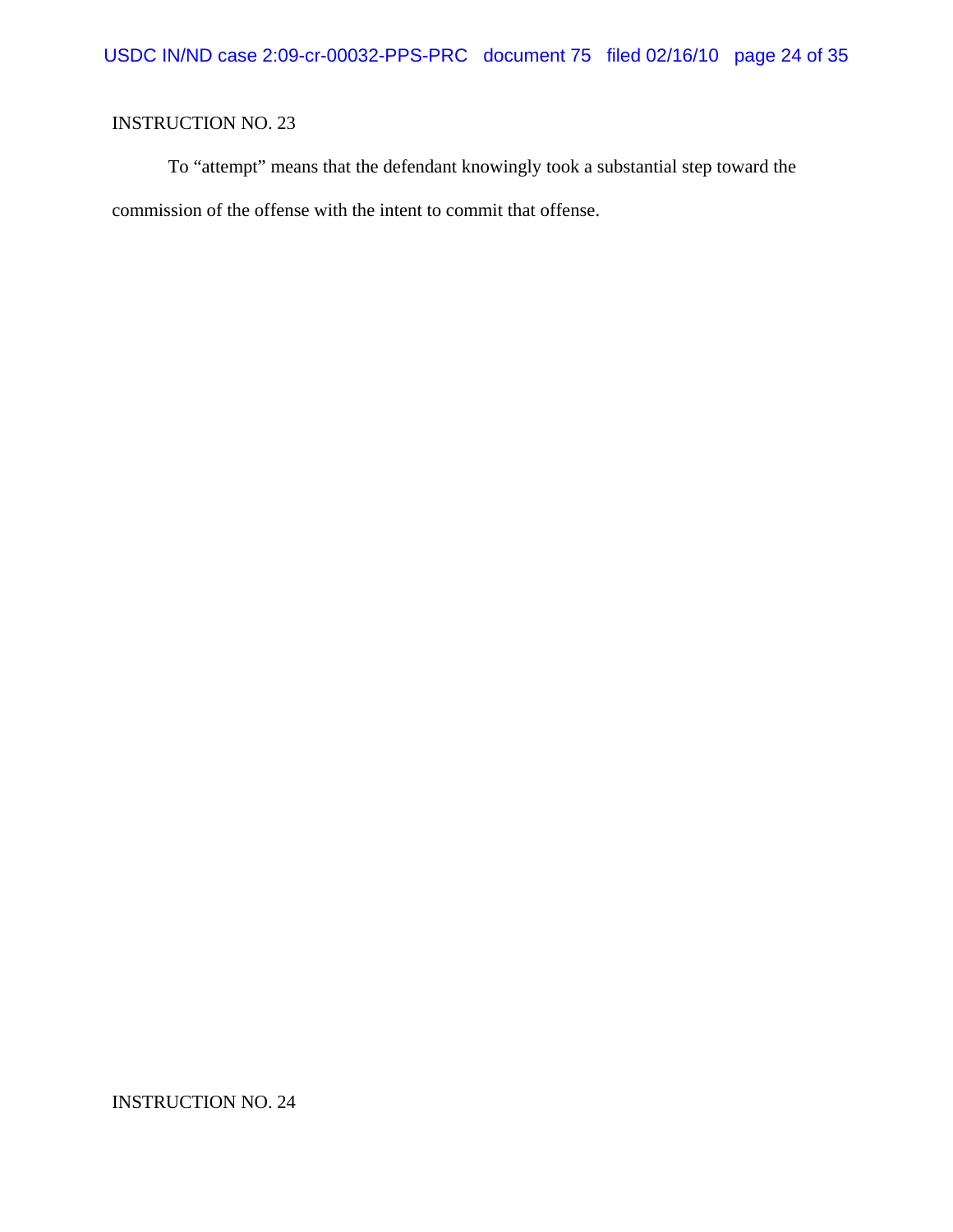Possession of an object is the ability to control it. Possession may exist even when a person is not in physical contact with the object, but knowingly has the power and intention to exercise direction and control over it, either directly or through others.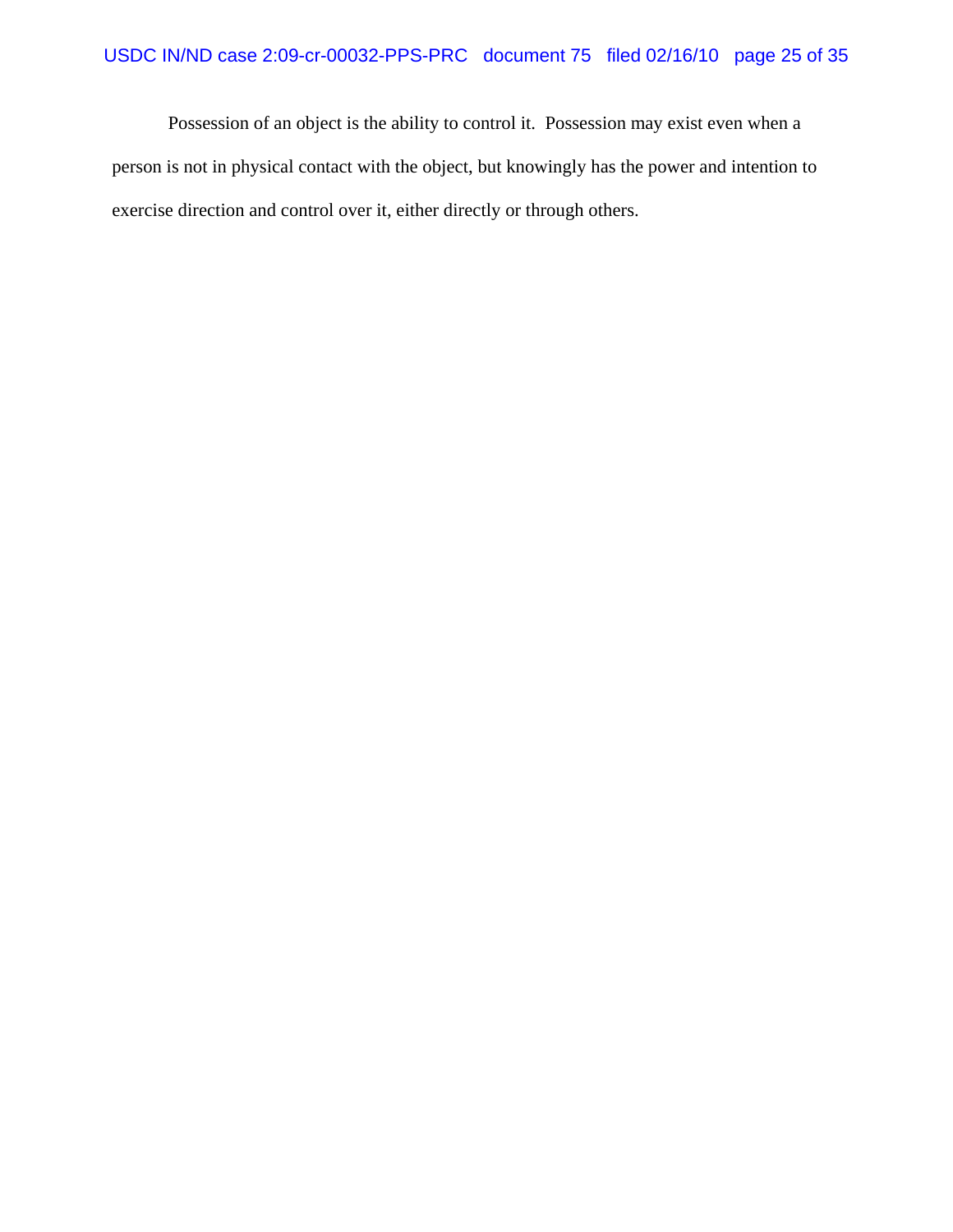USDC IN/ND case 2:09-cr-00032-PPS-PRC document 75 filed 02/16/10 page 26 of 35

# INSTRUCTION NO. 25

You are instructed that heroin is a controlled substance.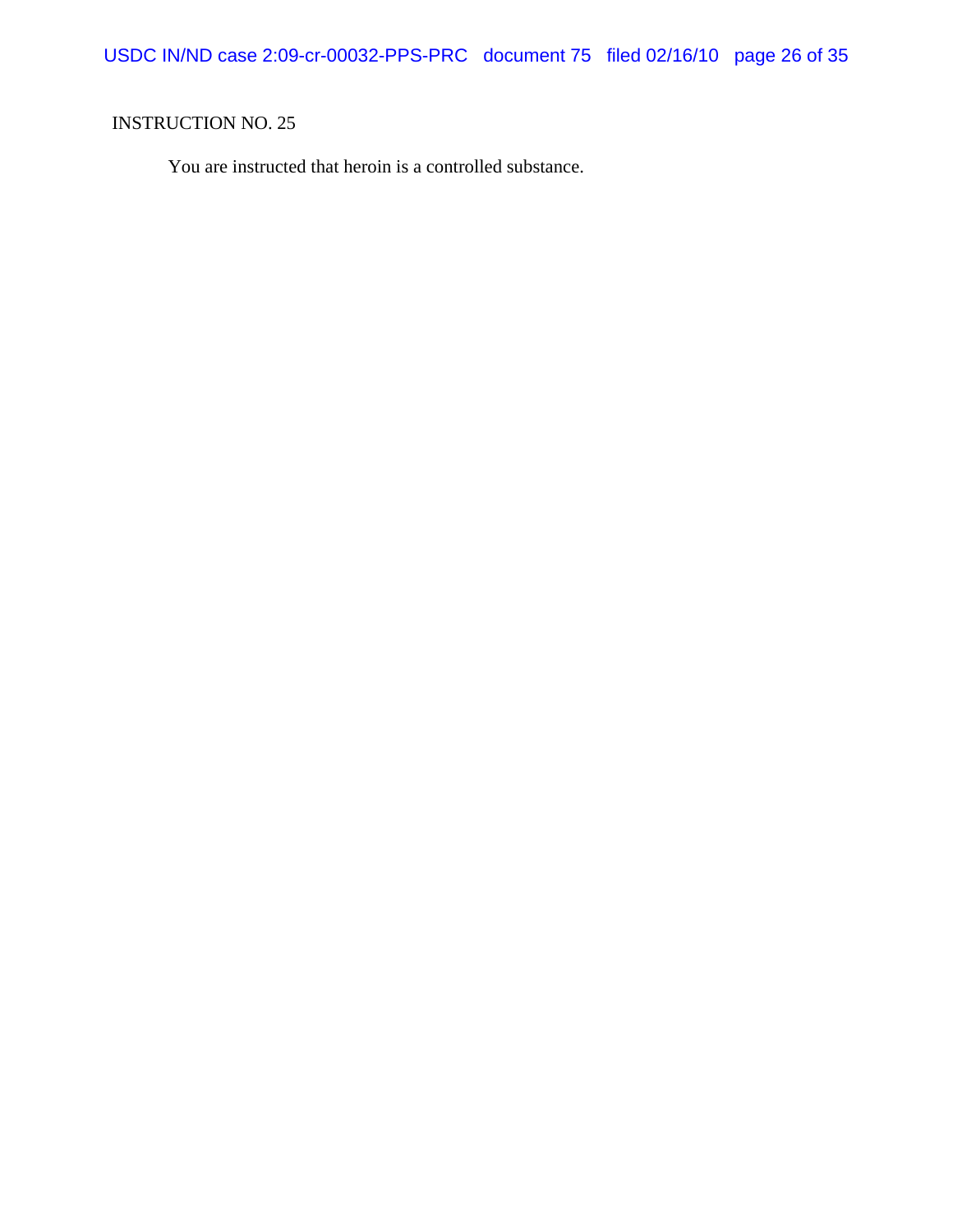To sustain the charge against Scott Adkins of possessing a firearm after having been convicted of a crime punishable by a term of imprisonment of more than one year, as charged in Count 2 of the Superseding Indictment, the government must prove the following propositions:

First, that prior to January 29, 2009, the defendant had been convicted of a crime that was punishable by a term of imprisonment of more than one year;

Second, that on or about January 29, 2009, the defendant knowingly possessed a firearm; and

Third, that the firearm possessed by the defendant had traveled in interstate commerce prior to the defendant's possession of it on or about that date.

If you find from your consideration of all the evidence that each of these propositions has been proved beyond a reasonable doubt, then you should find the defendant guilty.

If, on the other hand, you find from your consideration of all the evidence that any one of these propositions has not been proved beyond a reasonable doubt, then you should find the defendant not guilty.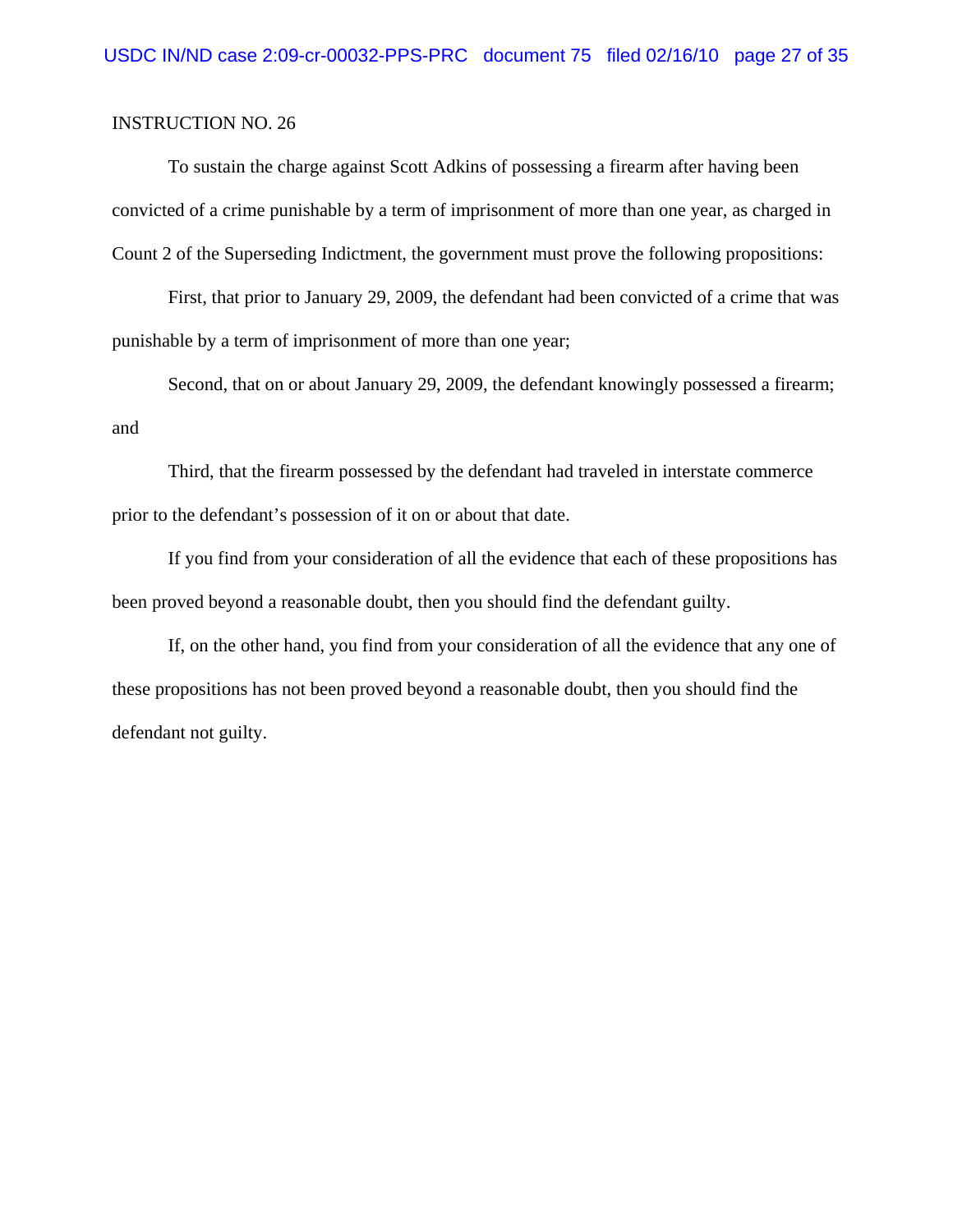The term "firearm" means any weapon which will or is designed to or may readily be converted to expel a projectile by the action of an explosive.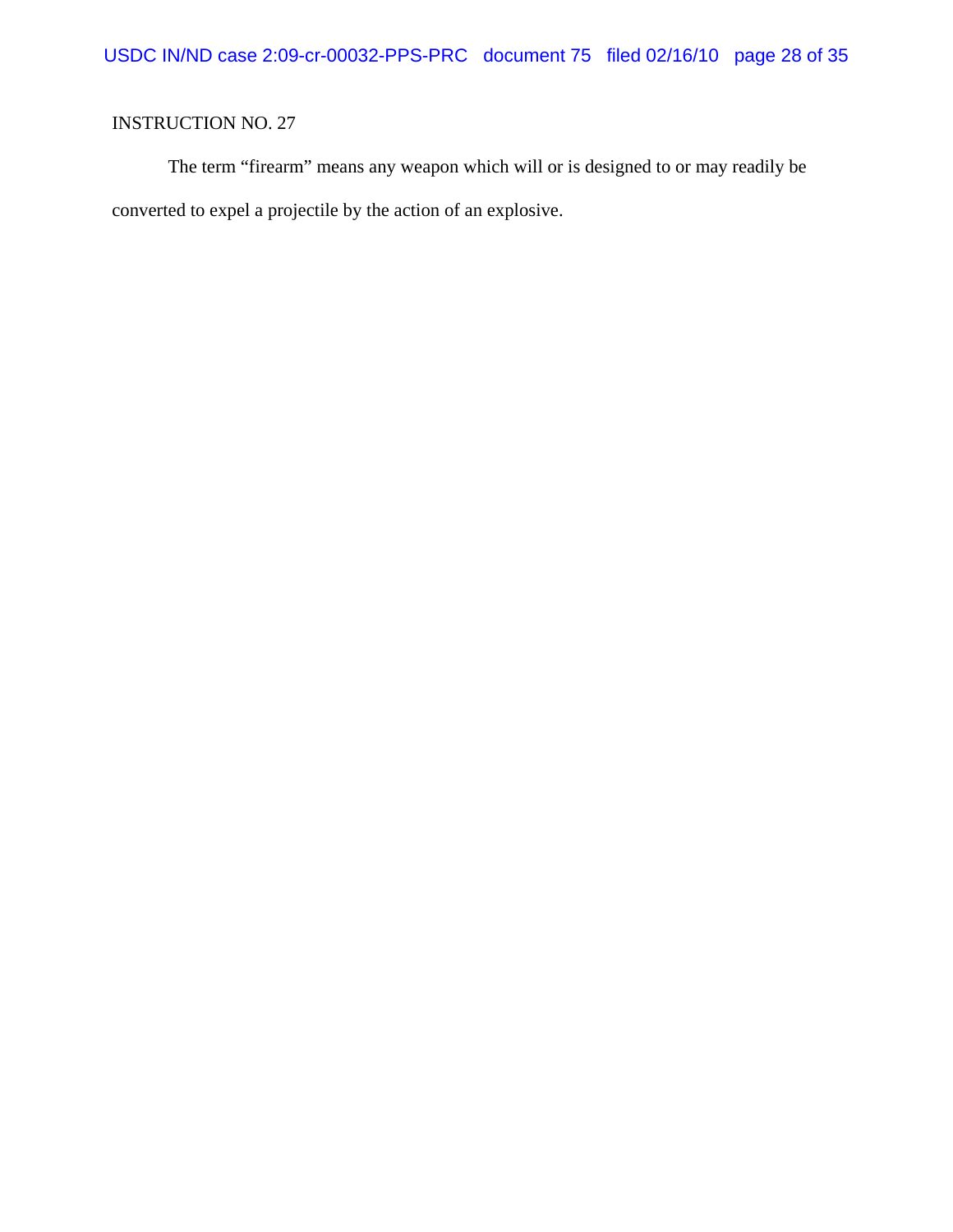The Superseding Indictment charges that the offenses were committed "on or about" January 29, 2009. The government must prove that the offenses happened reasonably close to that date but is not required to prove that the alleged offenses happened on that exact date.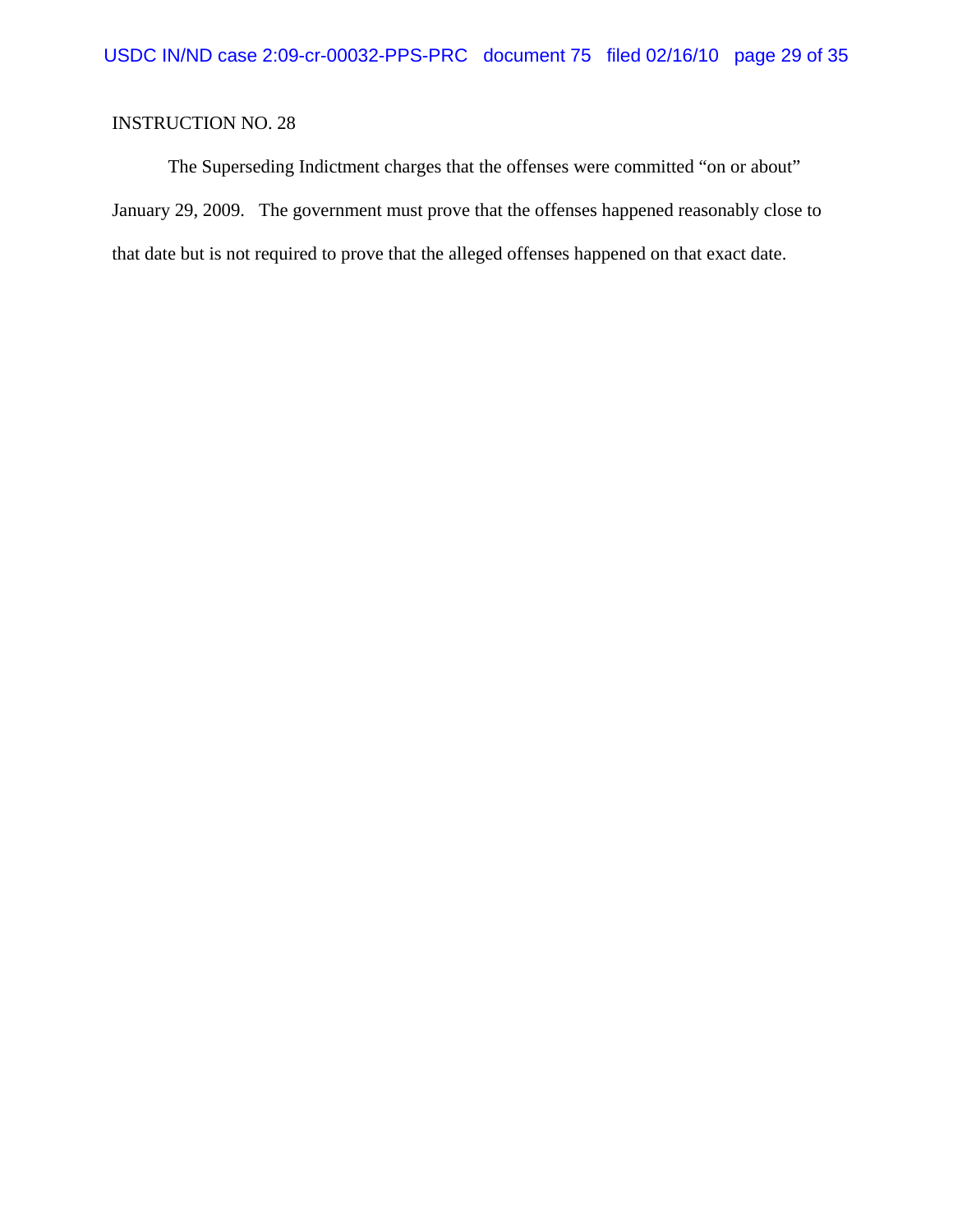An offense may be committed by more than one person. A defendant's guilt may be established without proof that the defendant personally performed every act constituting the crime charged.

INSTRUCTION NO. 30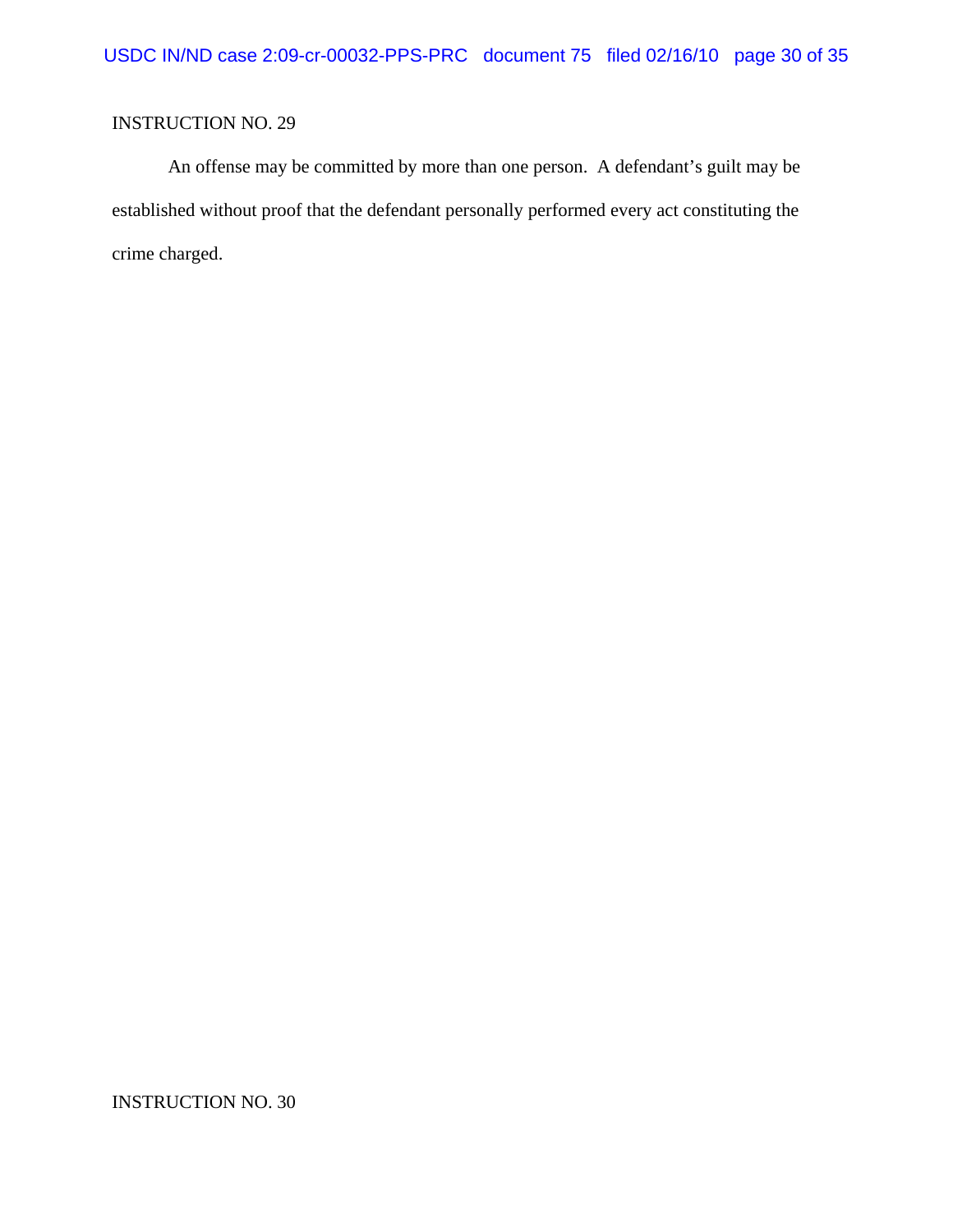A defendant's presence at the scene of a crime and knowledge that a crime is being committed is not alone sufficient to establish the defendant's guilt.

INSTRUCTION NO. 31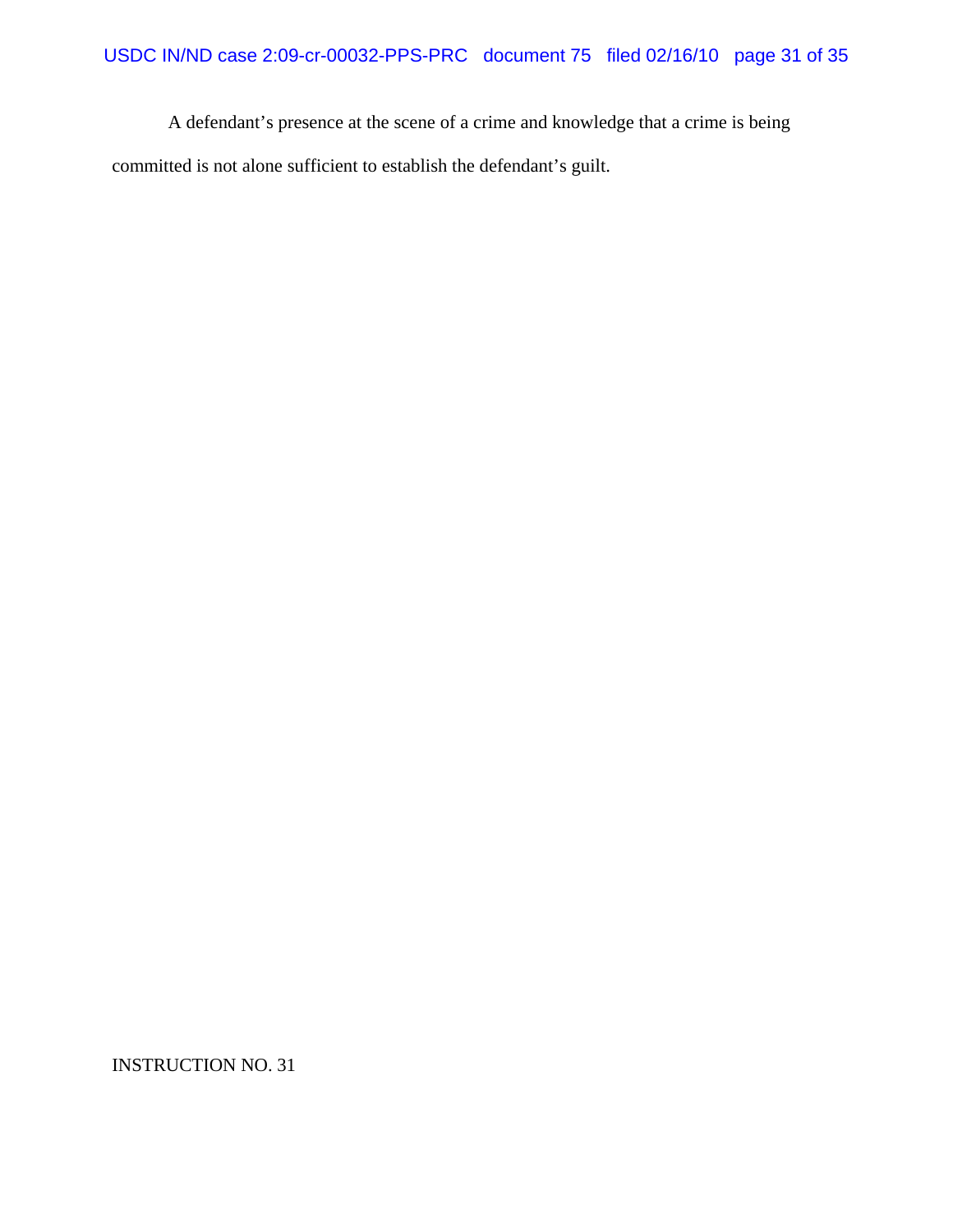Upon retiring to the jury room, select one of your number as your foreperson. The foreperson will preside over your deliberations and will be your representative here in court.

Forms of verdict have been prepared for you.

[Forms of verdict read.]

 Take these forms to the jury room, and when you have reached unanimous agreement on the verdict, your foreperson will fill in and date the appropriate form, and each of you will sign it.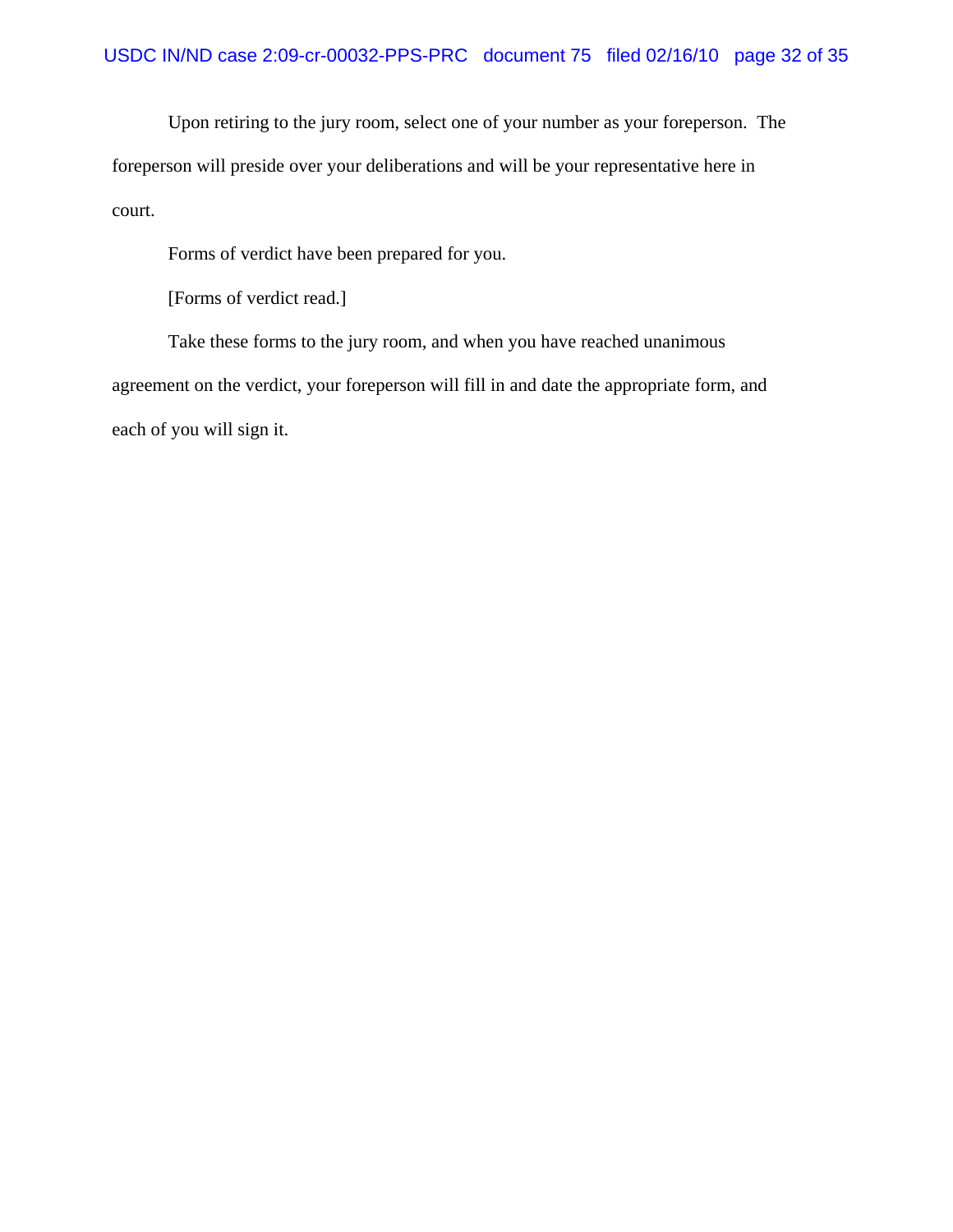Each count of the indictment charges each defendant named in that count with having committed a separate offense.

You must give separate consideration both to each count and to each defendant. You must consider each count and the evidence relating to it separate and apart from every other count.

You should return a separate verdict as to each defendant and as to each count. Your verdict of guilty or not guilty of an offense charged in one count should not control your decision as to that defendant under any other count.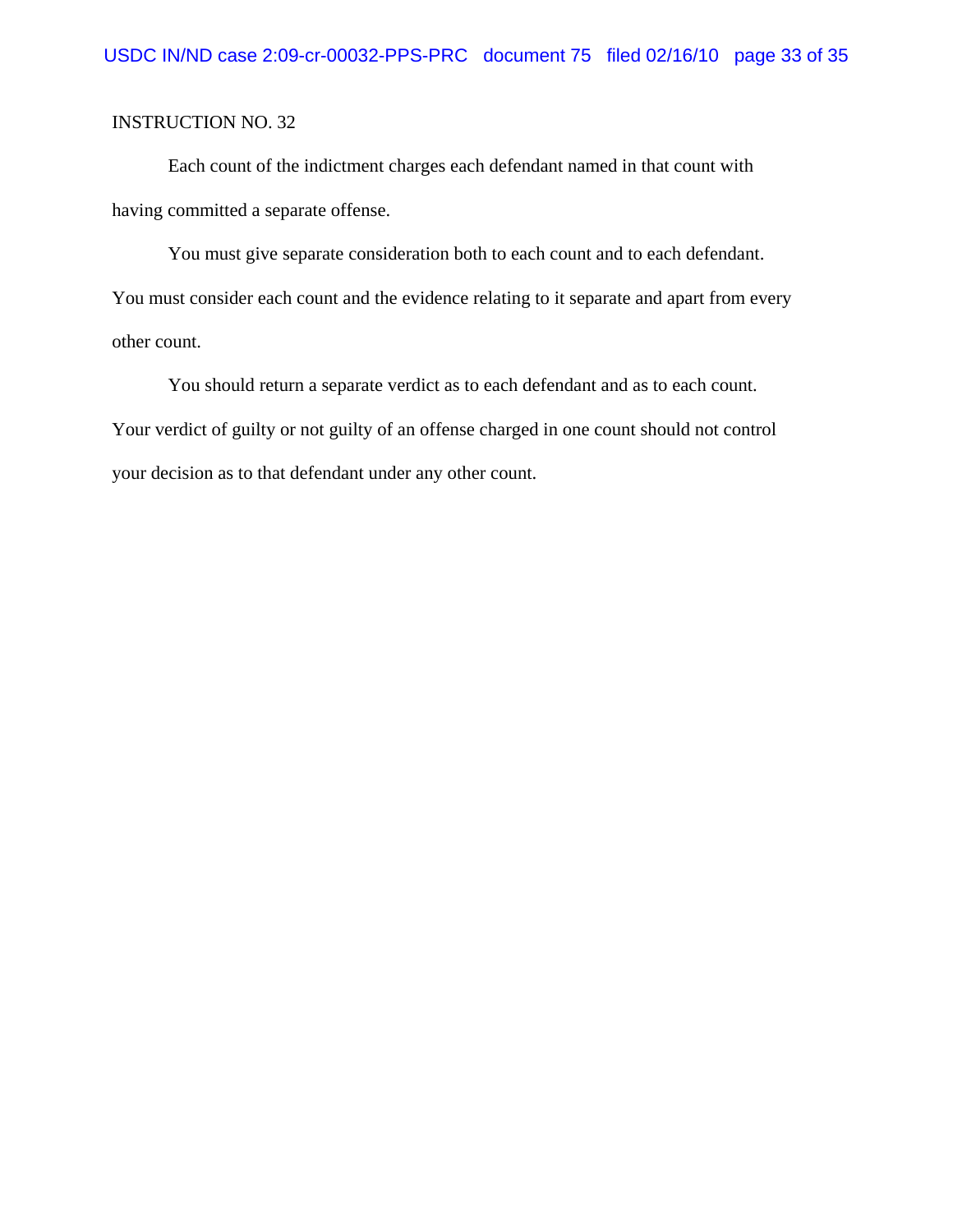I do not anticipate that you will need to communicate with me. If you do, however, the only proper way is in writing, signed by the foreperson, or if he or she is unwilling to do so, by some other juror, and given to the marshal.